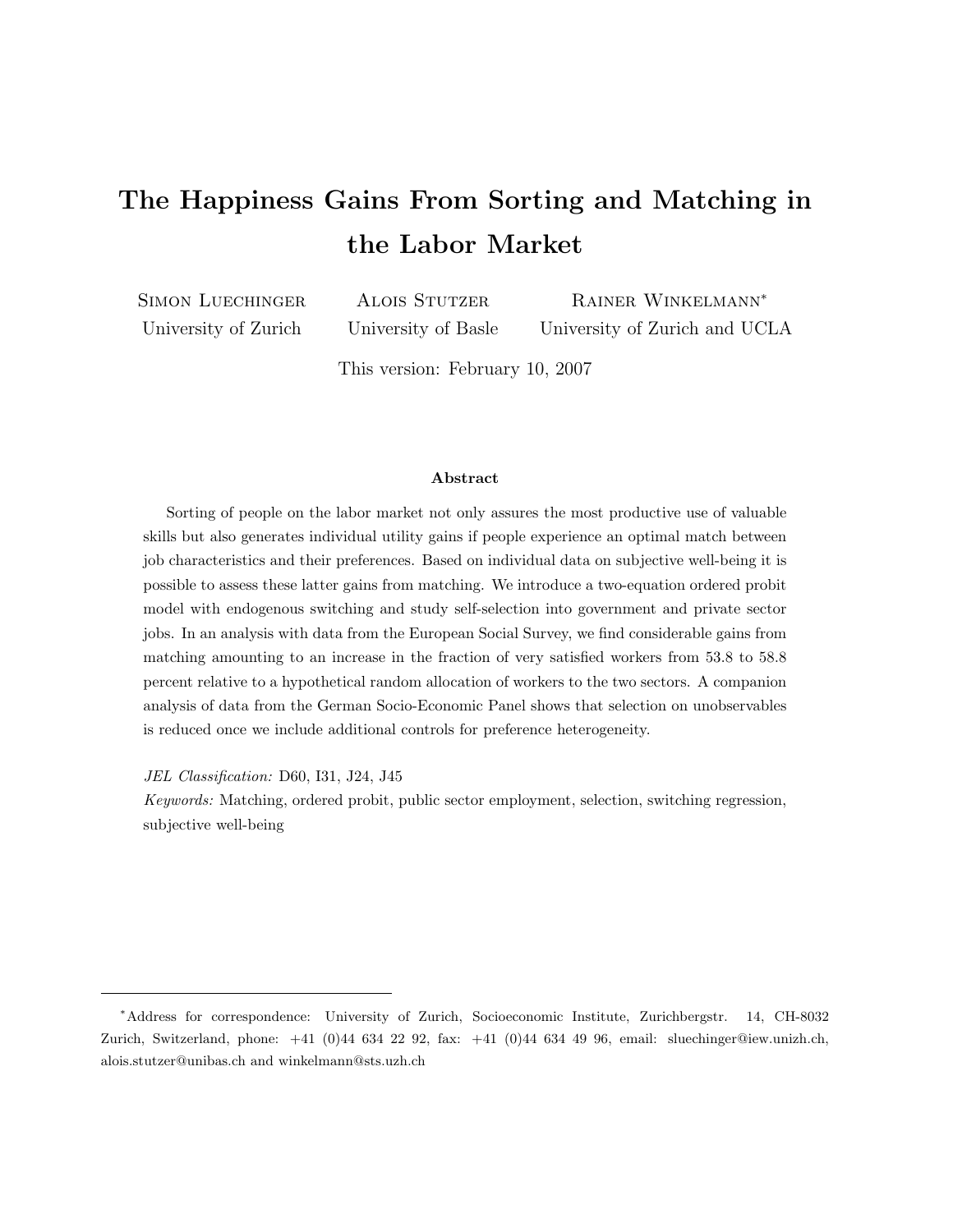# 1 Introduction

The wealth and happiness of nations depend on the efficient allocation of labor. In order to get the most out of the resources available in an economy, people must find their proper employer and vice versa. Market forces are expected to bring about that skills are employed in their most productive use so that goods and services are supplied at lowest costs. Sorting thus increases the wealth of nations. This is the usual view about the importance of sorting and matching in the labor market and its benefits for society. There is, however, another important consequence of sorting for the happiness of nations. As the marginal worker determines the compensation for labor in its many specificities, other workers individually get a rent if they experience an optimal match between job characteristics and their preferences. They benefit from a utility premium, i.e. they get more utility than what they require to stay in their current job. These private benefits from sorting and matching are the larger the more heterogeneous the preferences are in a society ceteris paribus.<sup>[1](#page-1-0)</sup>

Imagine the case of an individual for whom the service for society is close to her heart. She might enjoy great satisfaction from working in a specific government position. To the extent that she would be willing to do the job for a lower compensation than the actual salary received (in order to guarantee the provision of government services at large) she benefits from a utility premium due to optimal matching.

These arguments about the gains from self-selection involve fundamental aspects of individual well-being and utility maximization. On the one hand, rents from matching are seen as a substantive source of well-being. On the other hand, self-selection and accordingly assortative matching are claims about individual rational decision-making. Both claims are inherently difficult to evaluate based on revealed behavior and compensating wage differentials. What are the job characteristics people have formed preferences about? How can these characteristics be measured and how are the respective preferences distributed?

In this paper, we take advantage of the recent revolution in economics: the measurement of

<span id="page-1-0"></span><sup>&</sup>lt;sup>1</sup>An excellent account of the theory of equalizing differences in the labor market is provided in Rosen (1986).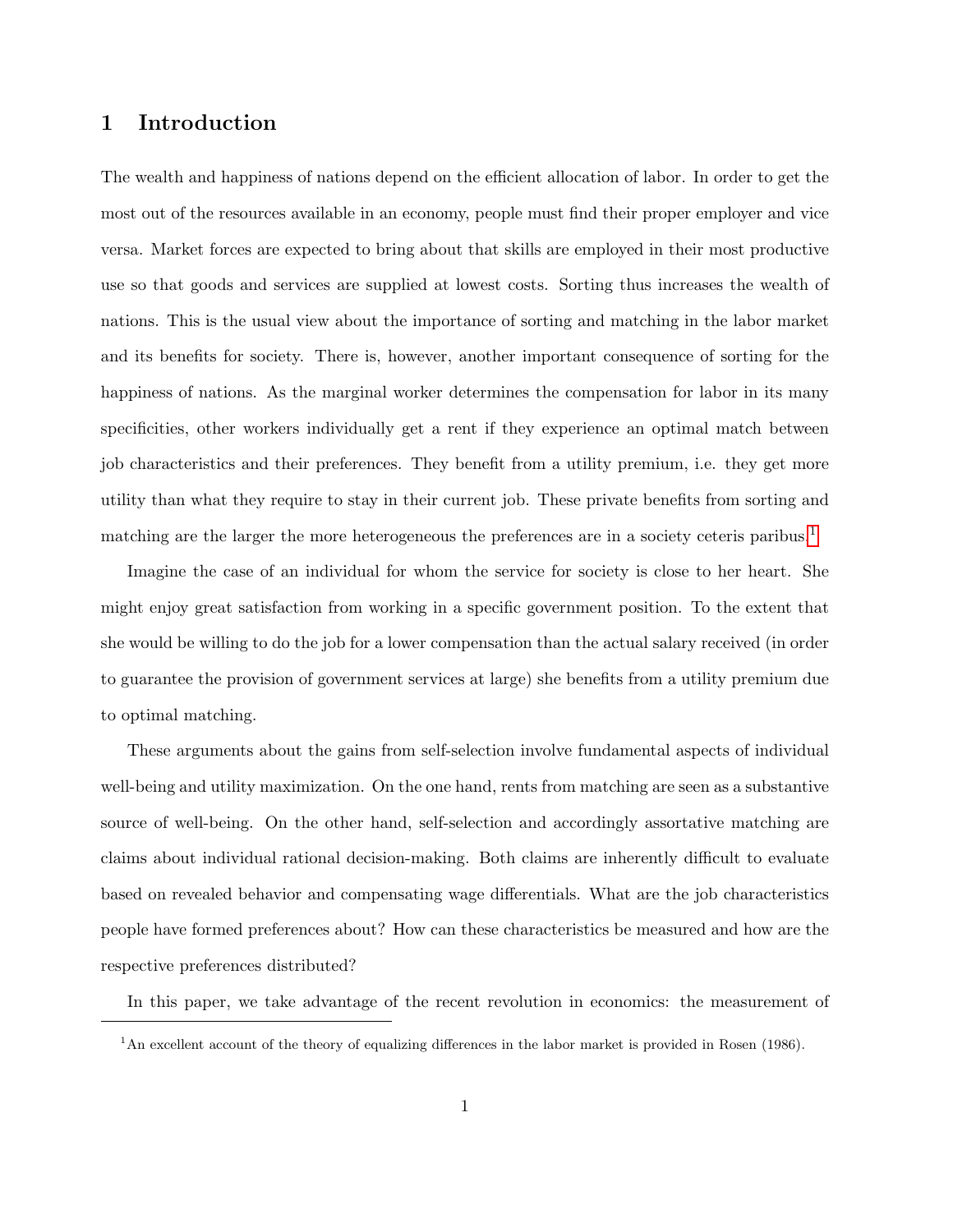individual subjective well-being and its application as a proxy measure for utility (e.g. Frey and Stutzer 2002b). Reported well-being provides an assessment of a situation based on individuals' subjective evaluation and weighting. This allows for directly studying the consequences of individual self-selection. In particular, it is possible to assess people's potential gains in well-being from working in their job rather than in some alternative one.<sup>[2](#page-2-0)</sup>

We proceed in two stages. First, an econometric model is developed to study self-selection with data on reported subjective well-being which are ordinal in nature. The model we introduce is a two-equation ordered probit model with endogenous switching. Our model formalizes the idea that (i) the well-being experienced from working in a particular job is individual specific, and that (ii) people may select the job they work in based on relative advantage (i.e., maximize subjective well-being). The potential of the model in research on the determinants of individual well-being (and elsewhere) goes far beyond the application in this paper.

Second, the gains from matching in the labor market are quantified for the specific sorting of workers into either government or private sector jobs. In our paper, the sorting is based on a full utility comparison, taking into account all relevant job attributes. This broader view is different from, and complementary to, the traditional focus on public-private sector wage differentials and related sorting issues (Gregory and Borland, 1999, Borjas, 2003). We assume that firms cannot perfectly wage-discriminate between workers and that well-being rents accrue thus to workers. Furthermore, we assume that switching between sectors is relatively low cost, so that it is meaningful to compare the present day allocation of workers and well-being levels even though many of these workers have made their actual career choices many years in the past.

The gains in individual well-being from matching are obtained by comparing the actual distribution in reported life satisfaction with a hypothetical one, where workers are randomly allocated to government or private sector jobs, keeping the size of the two sectors equal to the actual size.

<span id="page-2-0"></span>In our empirical analysis based on the first two waves of the European Social Survey and the

 $2$ How specific job characteristics are evaluated by workers is studied in a rich related literature on job satisfaction (for a review, see Warr 1999).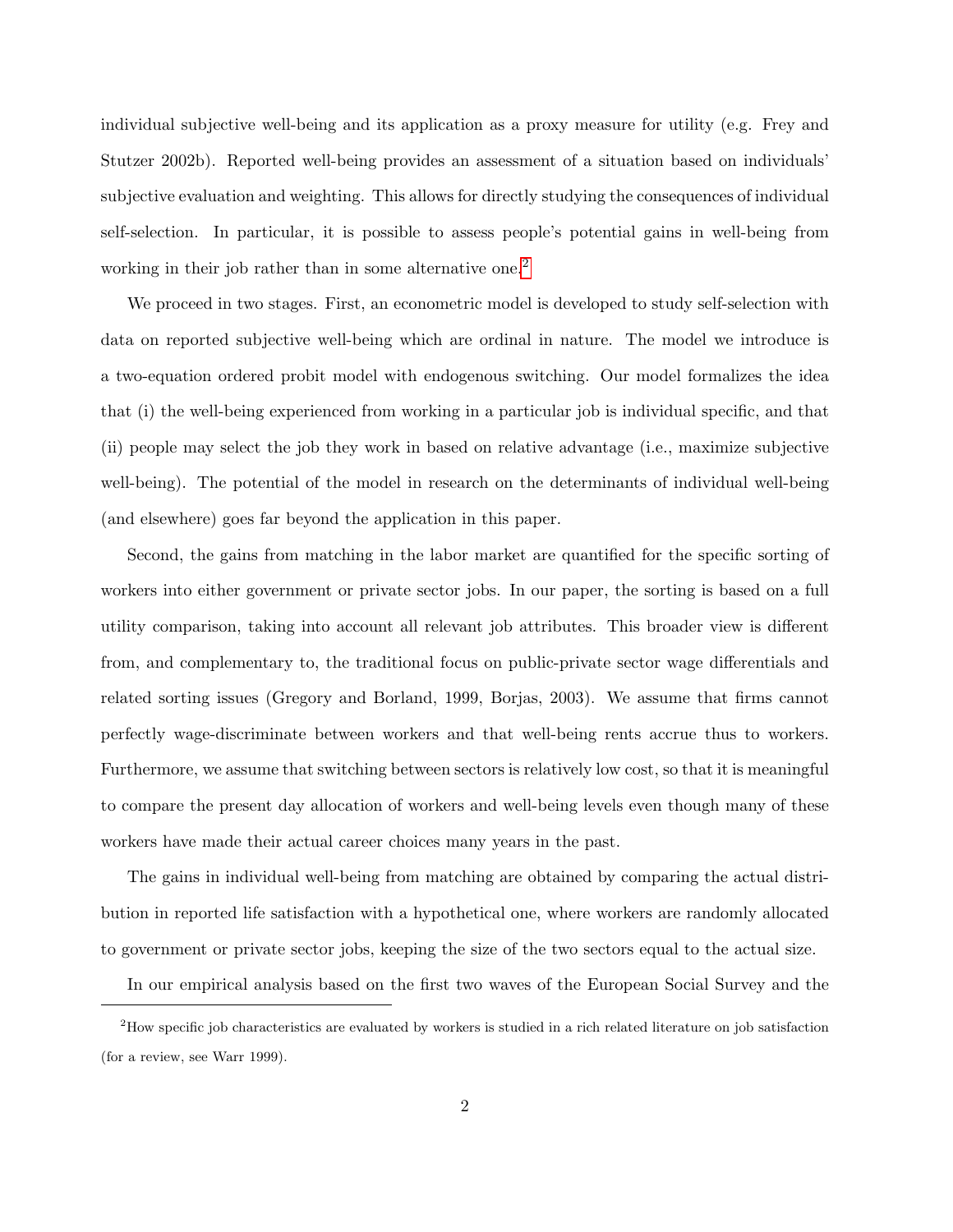2004 wave of the German Socio-Economic Panel, we find strong evidence for self-selection. The observed pattern is one of selection based on comparative advantage. Government sector workers are those who gain the most from being in that sector. As a consequence, there are considerable gains in subjective well-being from matching. The actual allocation increases the overall fraction of "very satisfied" workers (reporting a life satisfaction score of 8 or above on a 0-10 response scale) by five percentage points (from 53.8 to 58.8 percent) relative to a hypothetical random allocation of workers to the two sectors.

In the next section, we present further motivation as to the importance os sorting of public and private sector employment. Section 3 introduces the empirical framework. At the core is a structural ordered probit model with endogenous switching, the parameters of which can be estimated by maximum likelihood. A discussion of general issues regarding the measurement of well-being, and of the data used from the European Social Survey and the German Socio-Economic Panel are part of Section 4. The results are presented in Sections 5. Section 6 offers concluding remarks.

# 2 Heterogeneous Preferences and Sorting in the Labor Market

The sorting of workers into government and private sector jobs is a prominent research question in labor economics for several reasons. In many countries, a substantial part of economic activity takes place in the government sector. More importantly, however, the government and private sector differ in various institutional and structural aspects with profound consequences for the workers in these two sectors. First, public agencies have some special features, most notably the multiplicity of principals and tasks and the non-market nature of their output, which prevent the use of explicit incentives. Instead, the government sector is characterized by low powered incentives, a flat wage structure and promotions based on the principle of seniority (e.g. Dixit 2002). Second, mission-oriented occupations, i.e. occupations connected to the provision of collective goods, are highly concentrated in the public sector (Besley and Ghatak 2005). Finally, public sector employees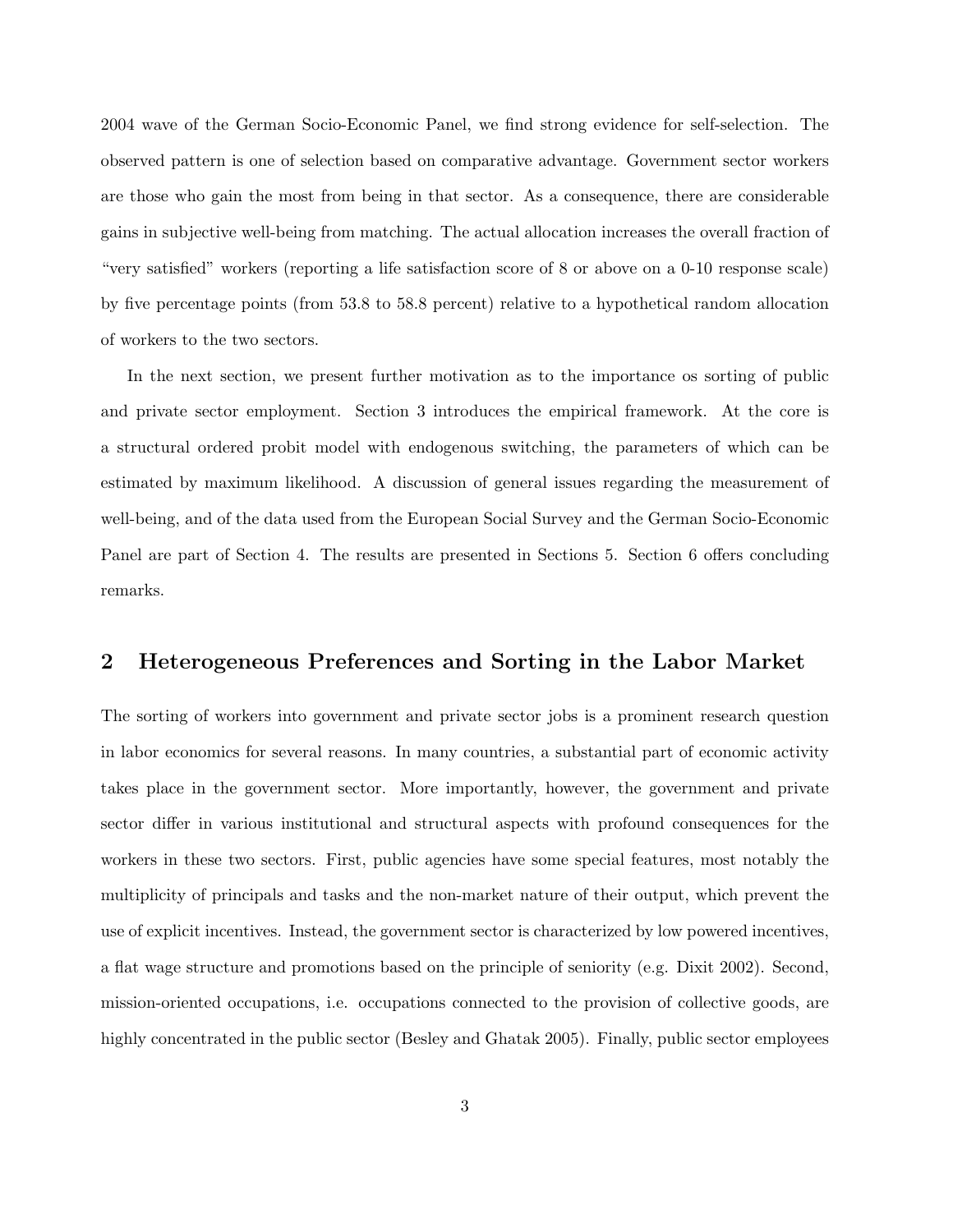enjoy a higher job security than their private sector counterparts. In most countries public servants are better protected against dismissal and the threat of bankruptcy is virtually absent. Therefore, it stands to reason that the government sector attracts workers with strong preferences for job security and a strong sense of responsibility for the society, but, probably less career concerns.<sup>[3](#page-4-0)</sup>

Circumstantial evidence on heterogeneity in job characteristics and job holders' preferences in the public and private sector is provided in the International Social Survey Program on Work Orientations in 1997. It elicits respondents' preferences for various job characteristics. Figure 1 shows that government sector employees rate opportunities for advancement as less important, and job security and usefulness of their work to the society as more important on a six point scale than private sector employees. Figure 1 also reveals a second important fact. Public employees not only have different preferences regarding these job characteristics, they also perceive their jobs as more secure and more useful to society but with less prospects for advancement than employees in the private sector. It is exactly this match between preferences and job characteristics that entails potentially important gains in happiness.

> − − − − − − − − − Figure 1 about here − − − − − − − − −

Given that many forces aggravate the proper sorting of people into government and private jobs, at least four different outcomes are possible. First, despite the obstacles in market adjustment and in workers' self-selection, an almost optimal sorting might be observed. Second, most people might be better off in the government sector but only a fraction of people can actually work there. This might be due to rationing and indicates general sector specific rents. Third, the opposite might occur

<span id="page-4-0"></span><sup>&</sup>lt;sup>3</sup>The literature has, indeed, documented that civil servants are more risk averse than private sector employees (Bellante and Link 1981; Hartog et al. 2002) and show a specific public service motivation (e.g. Kelman 1987, Crewson 1997). Clark and Postel-Vinay (2005) find that workers in permanent public sector jobs report the highest perceived job security.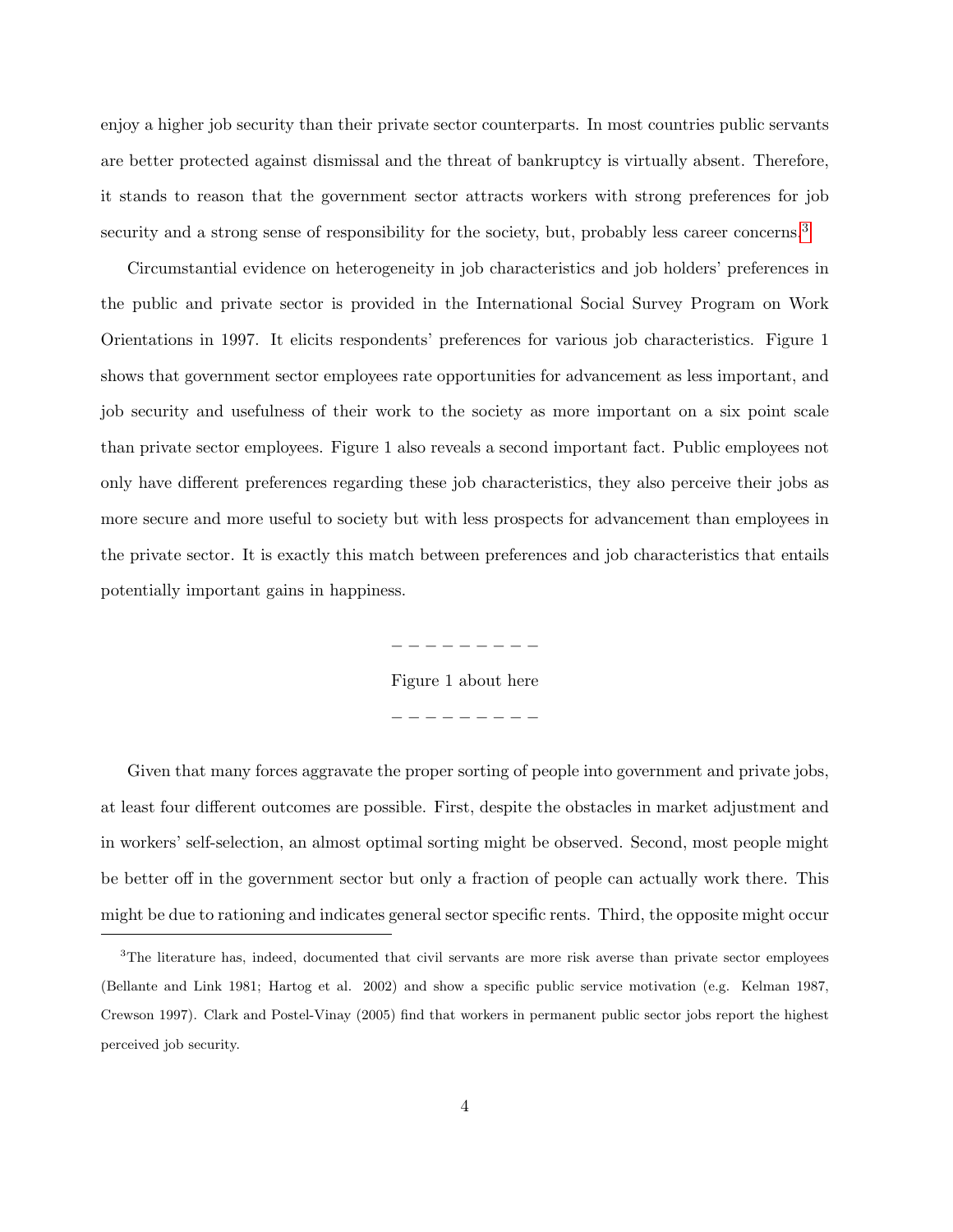and almost everybody might be better off in the private sector. This might, for example be the case if efficiency wages in the private sector create advantages for the insiders but generate involuntary unemployment, and reduce the attractiveness of public sector employment. Finally, some people might be in their preferred sector while others are not. Thus there is a partial mismatch involving costs in terms of well-being.

## 3 The Model

The empirical framework is developed in two stages. First, the well-being functions of public and private sector workers are analysed in the context of a pure Roy model. In such a model, the selection effect is always non-negative. Second, the model is augmented by a generalized selection equation and extended to the case of ordinal dependent variables.

#### 3.1 A switching regression model of public and private sector well-being

There are two sectors in our model, the government sector  $(s = 1)$ , and the private sector  $(s = 0)$ . The sector-specific equations for individual well-being in the two sectors are

$$
y_s^* = x'\beta_s + u_s \,, \qquad s = 0, 1 \tag{1}
$$

where x is a  $(k \times 1)$  vector of explanatory variables that is the same in both equations, and  $\beta_s$  are conformable sector-specific parameter vectors. We do not impose that  $\beta_0 = \beta_1$  as the well-being returns to certain characteristics (such as education or being female) may be higher in one sector than in the other.

The sector specific error term  $u_s$  measures preference heterogeneity. Such heterogeneity arises since workers differ in their implicit valuation of the attributes of public and private sector jobs. For example, for workers with a strong preference for job security and a strong sense of responsibility for society, attributes typically associated with the public sector, we would observe in the framework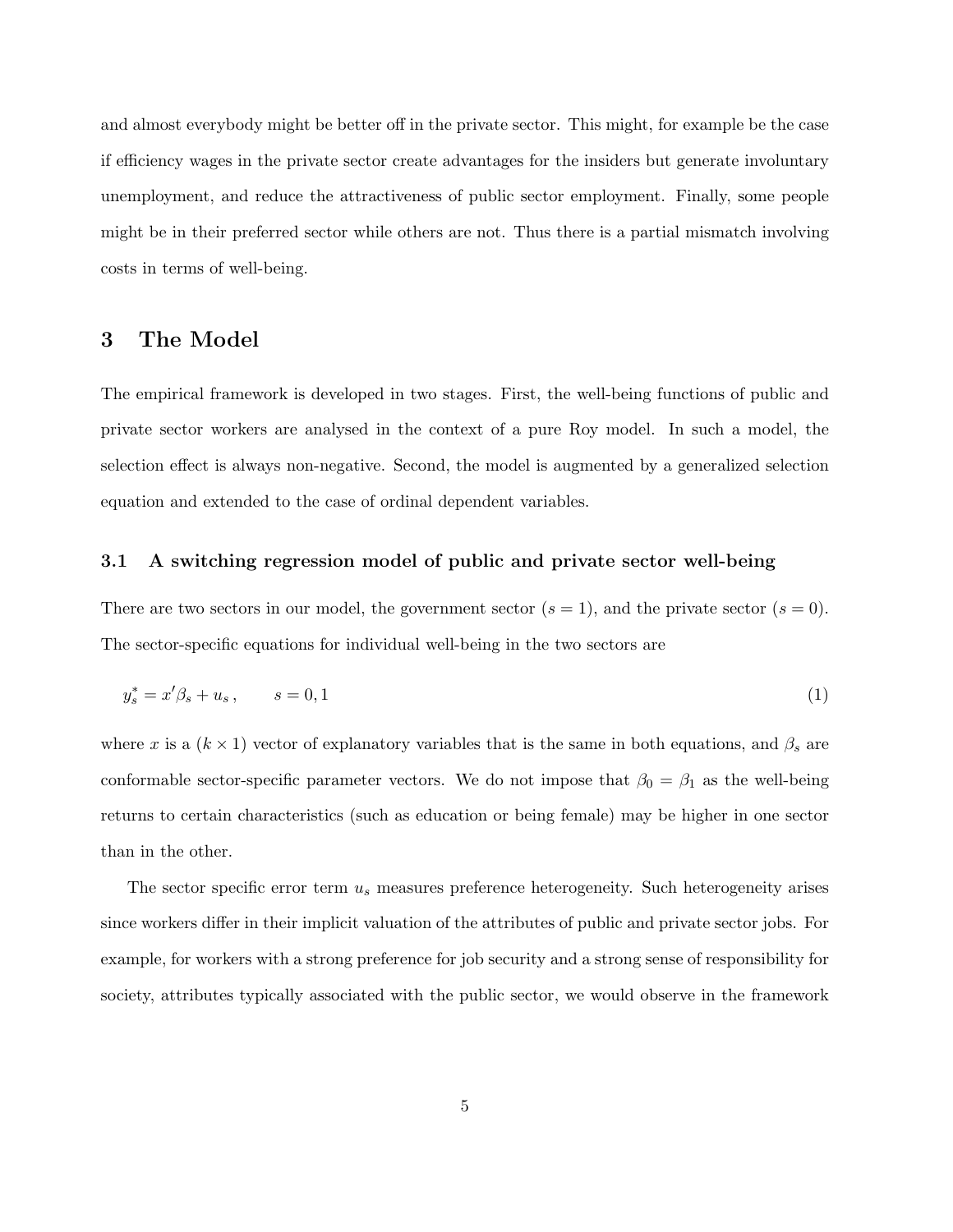of this model that  $u_1 > u_0$ .<sup>[4](#page-6-0)</sup>

This is a typical switching regression framework. We observe either individual well-being in sector 1 (for workers who decided to work in sector 1), or individual well-being in sector 0 (for workers who decided to work in sector 0), but never both. It is a logical impossibility to know for sure what the well-being of workers in sector 1 would be if they worked in sector 0, and vice versa. However, the difference in an individual's well-being between the two sectors, one observed and one unobserved, is precisely the worker specific potential utility premium from matching we are interested in.

Under some additional identifying assumptions, it becomes possible to reconstruct the counterfactual well-being using econometric techniques. In particular, assume that

- $u_0 \sim N(0, 1)$
- $u_1 \sim N(0, 1)$
- $corr(u_0, u_1) = \rho$

The normalization of the variances is introduced already at this stage in anticipation of the fact that only class membership of a partition of the real line is observed, i.e. the estimable model will have an ordered probit structure. Otherwise, the model has all the features of the standard Roy model for two continuous outcomes (see Roy, 1951, Borjas, 1987). If  $\rho > 0$ , then workers with an above average well-being in sector 1 also enjoy above average well-being in sector 0. The extreme case would be a perfect positive correlation, such that  $\rho = +1$ . In this case,  $u_0 = u_1$  and there are no idiosyncratic gains to matching; in this case people differ in their unobserved intrinsic well-being level (e.g., personality), but these differences are unrelated to the sector they might work in. If  $\rho$  is less than one, there are sector specific gains to be made, i.e., people have comparative well-being gains in one of the sectors, and we would expect that people self-select into sectors based

<span id="page-6-0"></span><sup>&</sup>lt;sup>4</sup>A broader concept of preference heterogeneity allows for heterogeneity in the slope parameters  $\beta_s$  as well. In a polar case,  $\beta_{si} = \beta_i$ , i.e., differences in slopes across sectors are entirely due to worker heterogeneity. Such heterogeneity would have some effect on the interpretation, as indicated in the results section below, but would not invalidate the model structure per-se.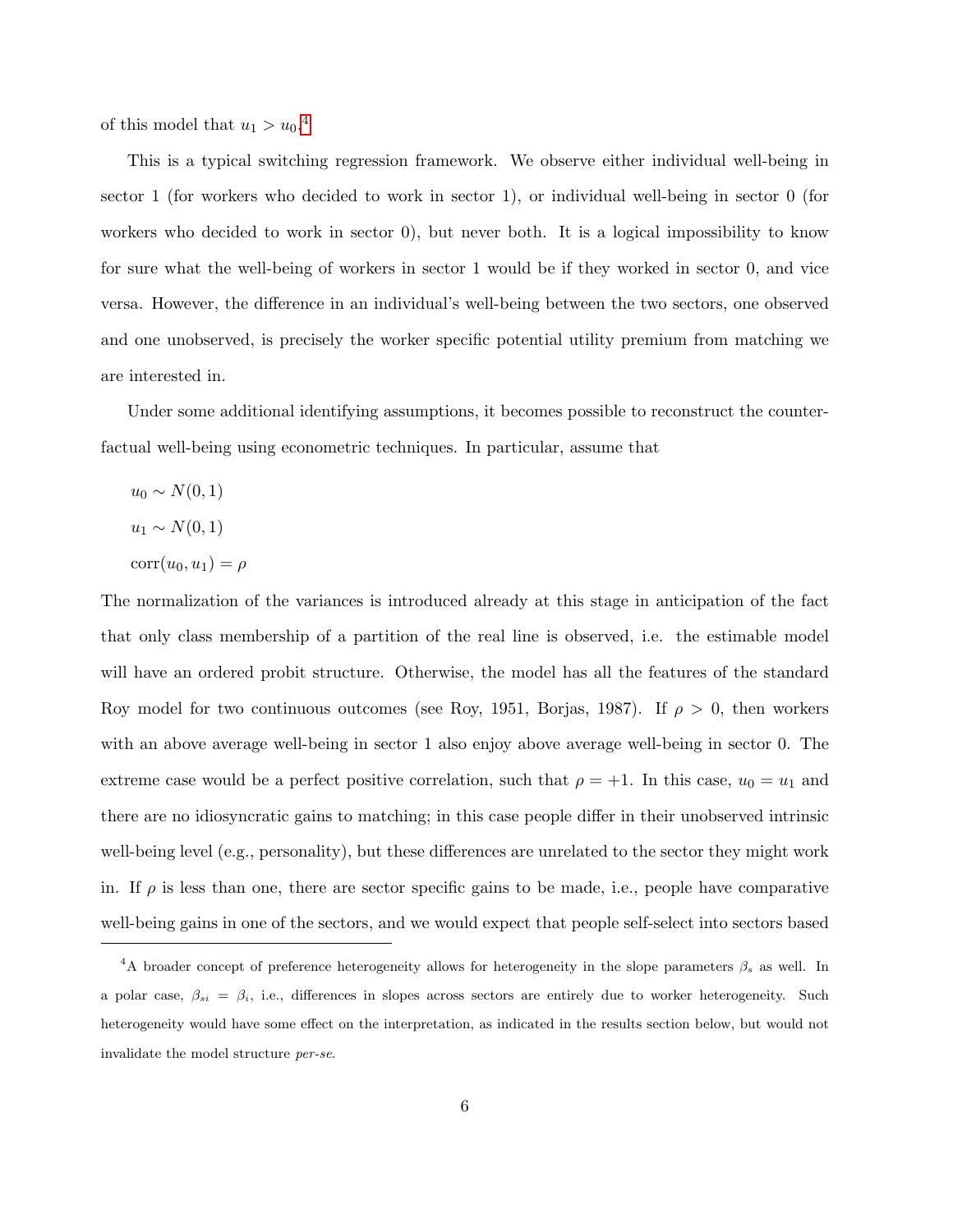on comparative advantage. Workers with a positive preference for sector 1 will end up in sector 1, and workers with a positive preference for sector 0 will work in sector 0.

This idea can be formalized by assuming that individuals self-select into sectors 0 and 1 based on maximization of well-being. In its strictest form, the maximization hypothesis implies that we observe workers in sector 1 whenever  $y_1^* > y_0^*$ , and in sector 0 whenever  $y_0^* \geq y_1^*$ . In this case, the selection equation is

$$
s = \begin{cases} 1 & \text{if } u_1 - u_0 > x'(\beta_0 - \beta_1) \\ 0 & \text{if } u_1 - u_0 \le x'(\beta_0 - \beta_1) \end{cases}
$$
 (2)

To answer the question whether workers who chose to work in sector s have a higher or lower wellbeing than workers randomly assigned to that sector, i.e., whether they are positively or negatively selected, the key parameter is the correlation between  $u_1 - u_0$  and  $u_s$ . As is well known, in this set-up,

$$
E(y_s^*|x, s=1) = x'\beta_1 + E(u_1|u_1 - u_0) \propto x'(\beta_0 - \beta_1)
$$
  
=  $x'\beta_1 + \text{corr}(u_1, u_1 - u_0) \frac{\phi(x'(\beta_1 - \beta_0)/\sigma)}{\Phi(x'(\beta_1 - \beta_0)/\sigma)}$  (3)

and

$$
E(y_s^*|x, s=0) = x'\beta_0 + E(u_0|u_1 - u_0 \le x'(\beta_0 - \beta_1))
$$
  
=  $x'\beta_0 - \text{corr}(u_0, u_1 - u_0) \frac{\phi(x'(\beta_1 - \beta_0)/\sigma)}{1 - \Phi(x'(\beta_1 - \beta_0)/\sigma)}$  (4)

where  $\sigma = \sqrt{\text{Var}(u_1 - u_0)} = 2(1 - \rho)$ . Under the assumptions of the model,

$$
corr(u_s, u_1 - u_0) = (2s - 1)\sqrt{(1 - \rho)/2} \qquad s = 0, 1
$$

If  $s = 1$ , the correlation is bounded from below at zero and the overall selection effect is nonnegative. Those more likely to select into sector 1 have an above average well-being in that sector. For example, for  $\rho = 0$ ,  $corr(u_1, u_1 - u_0) = 1/$ √ 2.

If  $s = 0$ , the correlation is bounded from above at zero. Again, the overall selection effect is nonnegative. Those less likely to select into sector 1, and more likely into sector 0, have above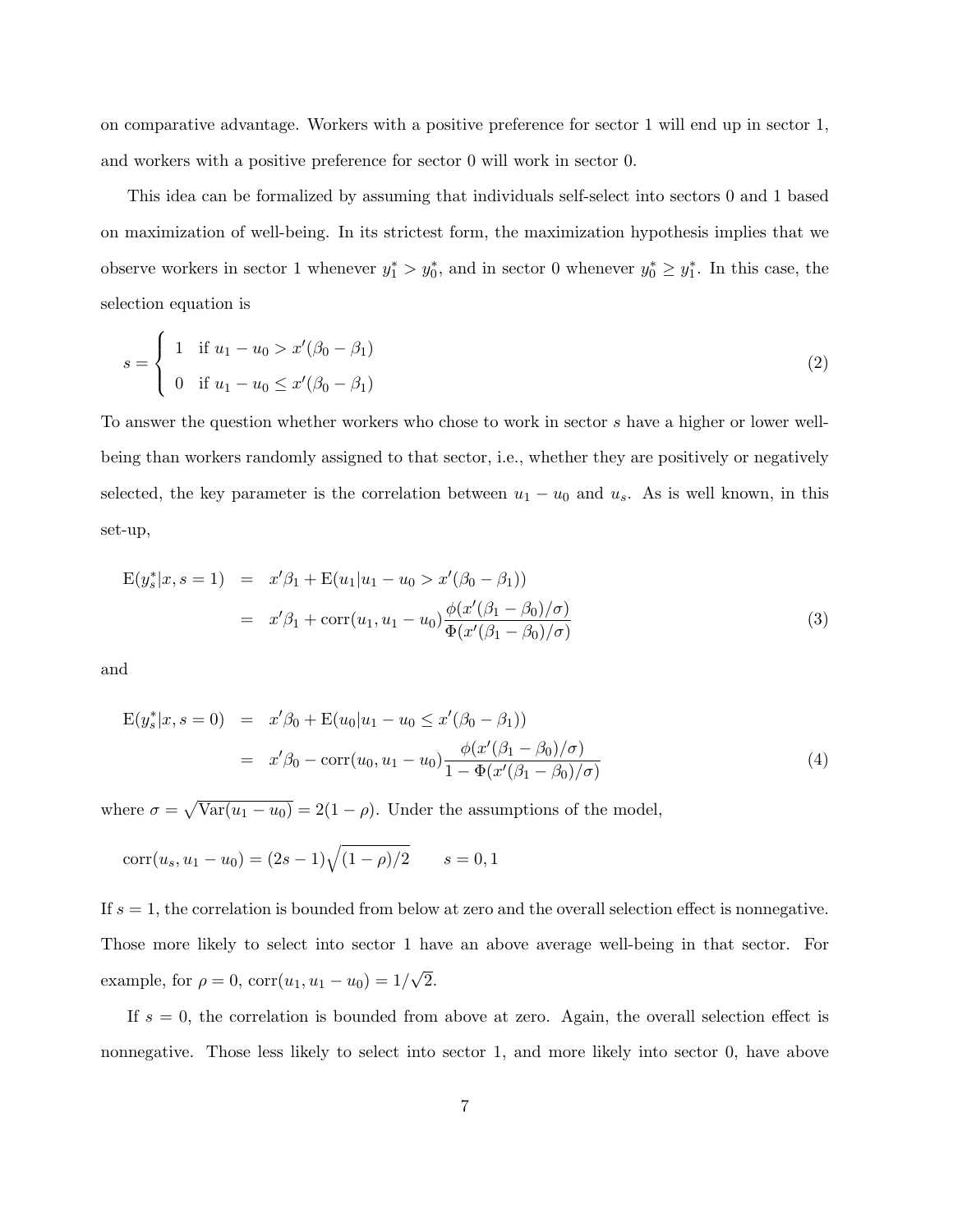average well-being in sector 0. Hence, both groups are positively selected for all interior values of  $ρ$ . Only if  $ρ = +1$  does the correlation, and thus the self-selection bias, disappear.<sup>[5](#page-8-0)</sup>

In important ways, this selection model is likely to be too restrictive. At an empirical level, we would prefer a model that does not restrict the selection effect to be non-negative a priori. At a theoretical level, individual maximization of well-being may not be the only determinant of sector allocation, for example due to demand constraints. If the number of people wanting to work in a given sector (the labor supply) exceeds the number of available jobs (the labor demand), the selection rule is affected by the rationing mechanism. While we do not model this mechanism explicitly, we allow for the possibility that selection is affected in both observed and unobserved ways. Let z denote observed characteristics that relate to selection into the public sector, and let  $\nu$  denote the unobserved characteristics. Then, a generalized selection rule can be based on the inequality  $u_1 - u_0 + \nu > x'(\beta_0 - \beta_1) - \tilde{z}'\tilde{\gamma}$ , or, in general form

$$
s = \begin{cases} 1 & \text{if } \varepsilon > -z'\gamma \\ 0 & \text{if } \varepsilon \le -z'\gamma \end{cases} \tag{5}
$$

where  $\varepsilon = u_1 - u_0 + \nu$ . z should include all variables that determine well-being (i.e., x). In addition, it can include variables  $\tilde{z}$  that affect the demand for workers in a given sector, but not the supply. One example would be citizenship if, as is the case in many countries, citizens have preferential access to all or part of government sector employment. Moreover, assume that  $\varepsilon \sim N(0, 1)$ , and denote the correlation between  $\varepsilon$  and  $u_1$ ,  $u_0$  as  $\rho_1$  and  $\rho_0$ , respectively.

The model allows for very general patterns of selection on unobservables. The treatment effects in the latent model are

$$
E(y_1^*|x, s = 1) - E(y_0^*|x, s = 1) = x'(\beta_1 - \beta_0) + E(u_1 - u_0|s = 1)
$$
  
=  $x'(\beta_1 - \beta_0) + (\rho_1 - \rho_0) \frac{\phi(z'\gamma)}{\Phi(z'\gamma)}$ 

<span id="page-8-0"></span><sup>5</sup>This result differs from the Roy model where negative selection is possible. Negative selection in sector 0 requires that  $\rho > 0$  and  $\sigma_0^2 < \sigma_1^2$ , where  $\sigma_0^2$  and  $\sigma_1^2$  are the error variances of sector 0 and sector 1, respectively. With variances normalized to one, this case is precluded in the present setup.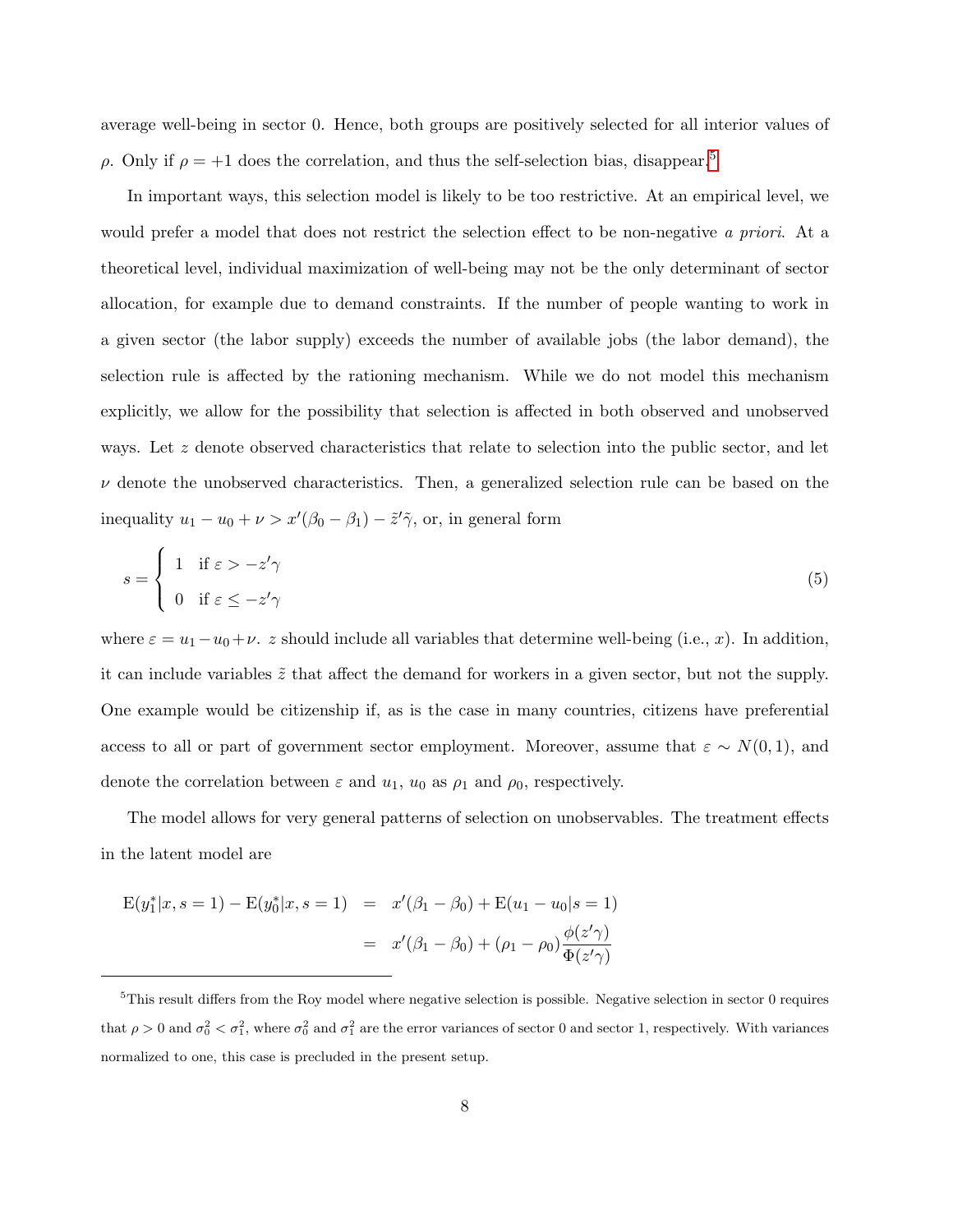for public sector workers, and

$$
E(y_0^*|x, s = 0) - E(y_1^*|x, s = 0) = x'(\beta_0 - \beta_1) + E(u_0 - u_1|s = 0)
$$
  
=  $x'(\beta_0 - \beta_1) + (\rho_1 - \rho_0) \frac{\phi(z'\gamma)}{1 - \Phi(z'\gamma)}$ 

for private sector workers. The following cases can be distinguished:

- a) There is self-selection based on comparative advantage. This occurs whenever  $\rho_1 > \rho_0$ . In this case,  $\varepsilon > 0$  (an above average probability of being in the public sector) implies that  $E(u_1 - u_0|\varepsilon) = (\rho_1 - \rho_0)\varepsilon > 0.$
- b) There is self-selection based on comparative disadvantage. This occurs for  $\rho_1 < \rho_0$ .
- c) There is no self-selection based on comparative advantage or disadvantage. This occurs whenever  $\rho_1 = \rho_0 = 0$ .
- d) An intermediate case arises when  $\rho_1 = \rho_0 \neq 0$ . While the well-being of private sector workers is not a valid counterfactual for the well-being of public sector worker in the private sector, there are no gains from matching: moving a sector 1 worker to sector 0 leads to a well-being change that is just equal to minus the well-being change of moving a sector 0 worker to sector 1, and aggregate well-being is unchanged.

#### 3.2 An ordered response model with endogenous switching

We now present an extension of the standard regression model to ordinal dependent variables.<sup>[6](#page-9-0)</sup> This is necessary since the outcomes  $y_0^*$  and  $y_1^*$ , in our case people's true well-being, are unobserved. Instead, we observe the ordered discrete responses  $y_s = 0, \ldots, 10$ , i.e., people's judgments about their subjective well-being, such that

$$
y_s = j \quad \text{if and only if} \quad \kappa_{s,j} < y_s^* \le \kappa_{s,j+1} \tag{6}
$$

<span id="page-9-0"></span> ${}^{6}$ A closely related model was developed independently by DeVaro (2006) where the outcome variable is an ordered indicator of the financial performance of a firm as a function of team production.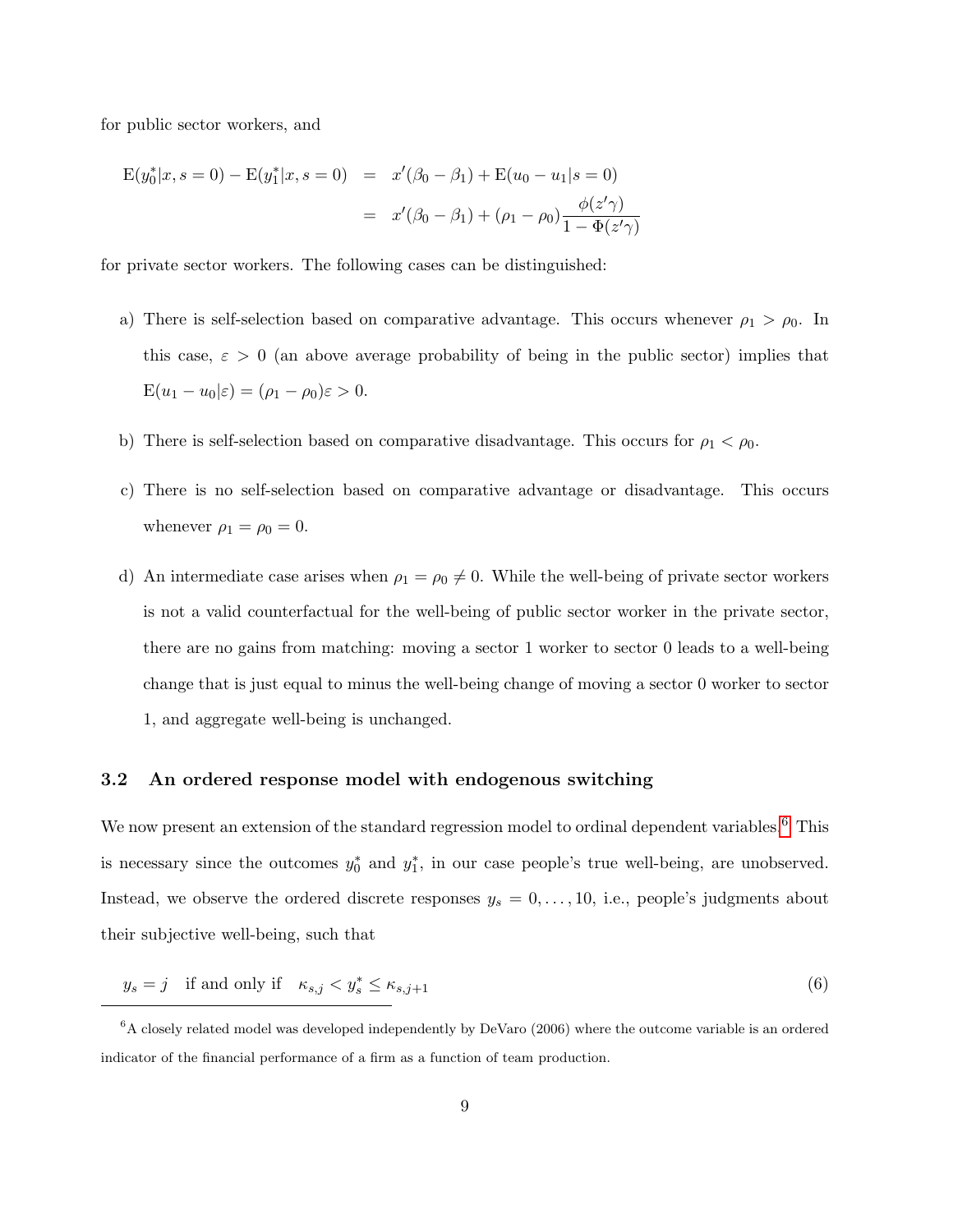where  $y_s^* = x'\beta_s + u_s$ ,  $s = 0, 1$ , and the threshold values  $\kappa_{s,j}$ ,  $j = 0, 1, ..., 10$  form a partition of the real line i.e.,  $\kappa_0 = -\infty$ ,  $\kappa_{11} = \infty$ , and  $\kappa_{s,j+1} > \kappa_{s,j}$   $\forall j$ . This is not an ordinary ordered probit model since the probability of observing  $y_s = j$  depends on the outcome of the selection variable s, and  $s$  and  $y_s$  are not independent. We have

$$
P(y_1 = j, s = 1 | x, z) = P(\kappa_{1,j} - x'\beta_1 < u_1 \le \kappa_{1,j+1} - x'\beta_1, \varepsilon > -z'\gamma)
$$
\n
$$
= P(\kappa_{1,j+1} - x'\beta_1 < u_1, -\varepsilon < z'\gamma) - P(\kappa_{1,j} - x'\beta_1 < u_1, -\varepsilon < z'\gamma)
$$

$$
P(y_0 = j, s = 0 | x, z) = P(\kappa_{0,j+1} - x'\beta_0 < u_0 \le \kappa_{0,j} - x'\beta_0, \varepsilon \le -z'\gamma)
$$
\n
$$
= P(\kappa_{0,j+1} - x'\beta_0 < u_0, \varepsilon \le -z'\gamma) - P(\kappa_{0,j} - x'\beta_0 < u_0, -\varepsilon \le -z'\gamma)
$$

If  $u_1$  and  $u_0$  were both uncorrelated with  $\varepsilon$ , the joint probabilities could be factored into a standard ordered probit part and a standard probit part. With correlation, such a factorization is not possible. Then, for  $\varepsilon \sim N(0, 1)$ ,  $u_1 \sim N(0, 1)$ ,  $u_0 \sim N(0, 1)$ ,  $corr(\varepsilon, u_1) = \rho_1$ , and  $corr(\varepsilon, u_0) = \rho_0$ ,

$$
P(y_1 = j, s = 1 | x, z) = \Phi_2(\kappa_{1,j+1} - x'\beta_1, z'\gamma, -\rho_1) - \Phi_2(\kappa_{1,j} - x'\beta_1, z'\gamma, -\rho_1)
$$
(7)

$$
P(y_0 = j, s = 0 | x, z) = \Phi_2(\kappa_{0,j+1} - x'\beta_0, -z'\gamma, \rho_0) - \Phi_2(\kappa_{0,j} - x'\beta_0, -z'\gamma, \rho_0)
$$
\n(8)

where  $\Phi_2$  denotes the cumulative density function of the bivariate standard normal distribution. The parameters of the model,  $\theta = (\kappa_1, \kappa_0, \beta_1, \beta_0, \gamma, \rho_1, \rho_0)'$ , can be estimated by maximum likelihood without much difficulty. Given an independent sample of observation tuples  $(y_i, s_i, x_i, z_i)$ , the likelihood function is simply

$$
L(\theta; y, s, x, z) = \prod_{i=1}^{n} P(y_s, s | x, z)
$$
\n(9)

Under the assumptions of the model, the maximum likelihood estimator has the desirable large sample properties.

#### 3.3 Identification

Our model is parametrically identified by functional form assumptions. Formally, identification does not require any exclusion restrictions, or "instruments", that are sometimes evoked in such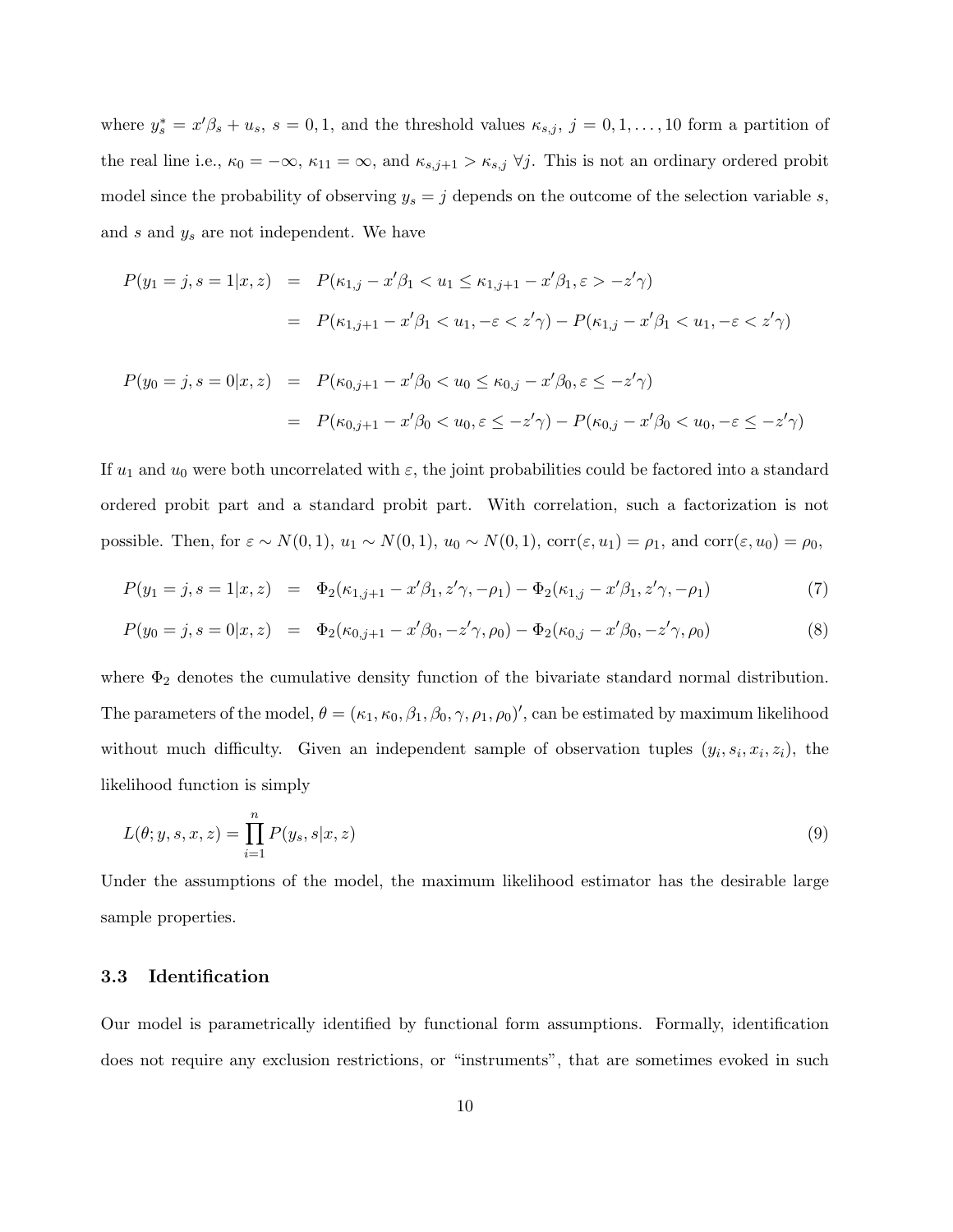context. In our experience, estimation of the switching regression ordered probit model appears to be much more stable than estimating a corresponding linear model, maybe due to the additional non-linearities that in practice avoid the near multicollinearity of the inverse Mills ratio causing problems in the context of the linear switching regression model.

We have to make such strong assumptions since we are asking a lot from the data. To estimate well-being rents, we need to estimate what is known in the evaluation literature as the "treatment effect on the treated" (and the "non-treatment effect on the non-treated"), where working in the public sector is given the interpretation of a treatment. In a world with self-selection based on idiosyncratic gains, these effects are in general not identifiable with instrumental variables, as the estimand of the IV estimator is the local average treatment effect (Imbens and Angrist, 1994) which differs in general from the treatment effect on the treated. Relatedly, Heckman (1990) has shown that the generalized Roy model is not non-parametrically identified for finite valued instruments.

Our results are thus dependent on the parametric model assumptions. While chosen to some extent for computational convenience, they are not entirely arbitrary either. The trivariate normal assumption for the errors in the latent model, if combined with a threshold mechanism, allows for very general distributions for the discrete outcomes, including skewed and multi-modal distributions. The main restriction implied by the normal assumption is the linearity of the conditional expectation function of the outcome error given the selection error. This can be seen as a first order approximation to the true function. Alternative models could be used, such as the multivariate-t distribution or discrete factor models.

## 3.4 Implementation Issues

To obtain starting values, we first estimate for each sector a cardinalized ordered probit model by OLS, as suggested by van Praag and Ferrer-i-Carbonell (2004). Based on this method, the threshold values  $\kappa_1-\kappa_{10}$  are obtained from the marginal distribution of y. Let  $p_k$  denote the proportion of observations in the sample with  $y < k$ . Then  $\tilde{\kappa}_k = \Phi^{-1}(p_k)$ . Moreover, the conditional expectation  $E(y^*|y = k)$  can be estimated as  $(\phi(\tilde{\kappa}_k) - \phi(\tilde{\kappa}_{k+1})) / (\Phi(\tilde{\kappa}_{k+1}) - \Phi(\tilde{\kappa}_k))$ . The slope parameters are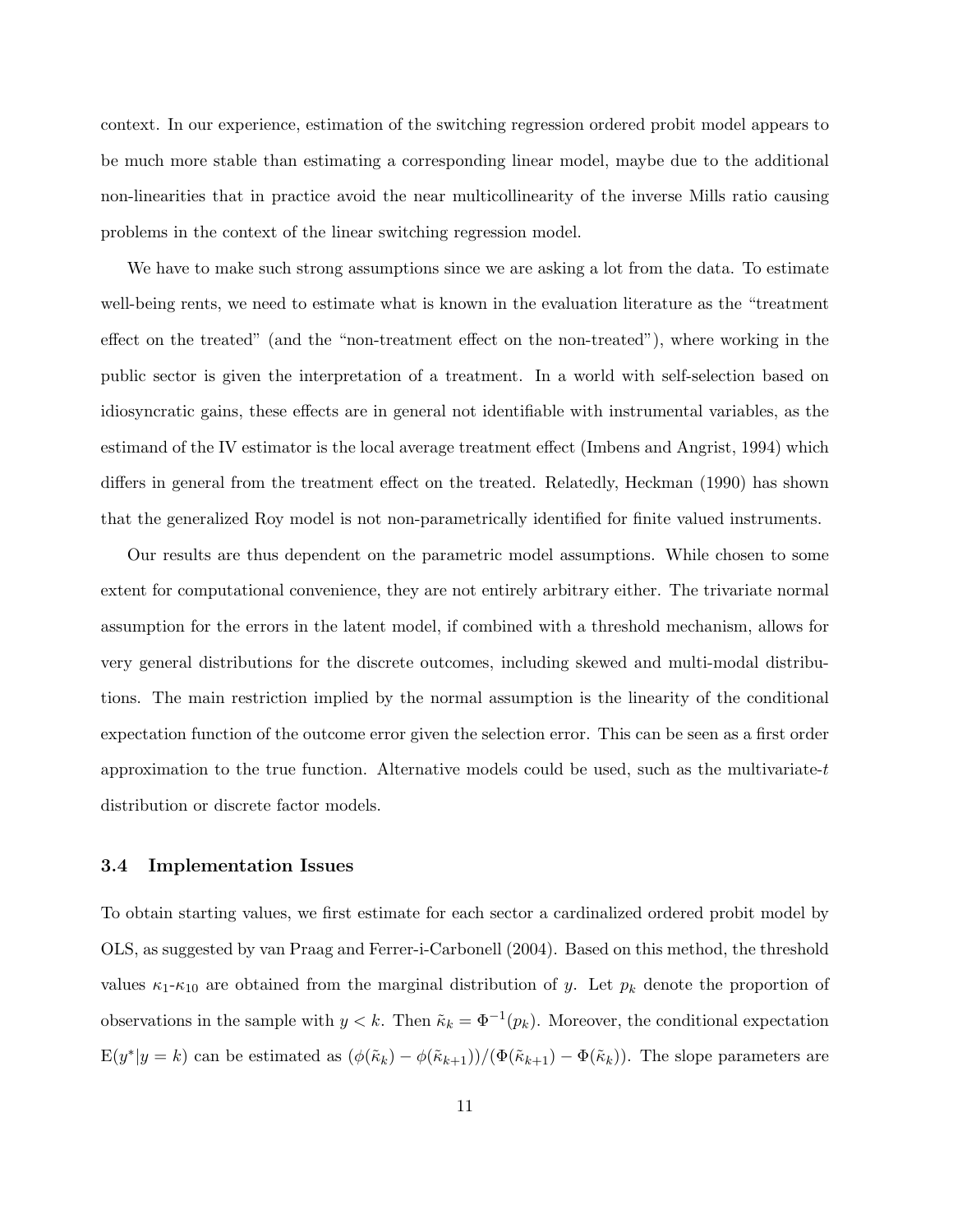obtained by regressing these conditional expectations on  $x$ , separately for the two sectors. Finally, the starting values for the selection equation are obtained from a few Newton-Raphson steps of a Logit model. The resulting parameters are divided by 1.6 to approximate the probit coefficients.

The full simultaneous log-likelihood function is then maximized using the BFGS algorithm with numerical first and second derivatives as implemented in GAUSS. We experienced no convergence difficulties.

# 4 Data

For our empirical analysis, we selected two recent datasets, both cross-sectional in nature. The first dataset was extracted from the first (2002) and second (2004) waves of the European Social Survey (ESS). The ESS is a repeated cross-section survey covering more than 20 European countries. The second dataset was generated from the 2004 wave of the German Socio-Economic Panel (GSOEP).

For the question at hand, each of the datasets has some advantages and some disadvantages, which makes the inclusion of results from both informative. The advantage of the ESS is the relatively large sample size; moreover, it covers a majority of European countries which makes it possible – at least in principle – to study questions about the effect of institutions on the well-being of public and private sector workers. While we don't report such results in this paper, this is an intended area of future work. One disadvantage of the ESS is that public sector status is not directly available in the data. It has to be inferred from the industry classification, which may lead to classification error.

The GSOEP does not have this limitation, since a direct question on working in the public sector is available. Our main motivation to include the GSOEP is a different one, however: the 2004 wave (and only this wave - hence the restriction to a single cross-section) includes a number of questions on preference heterogeneity that may be related to public and private sector well-being. The possibility to directly control for such preference effects will provide differentiated insights into the sorting of workers based on observed and unobserved characteristics.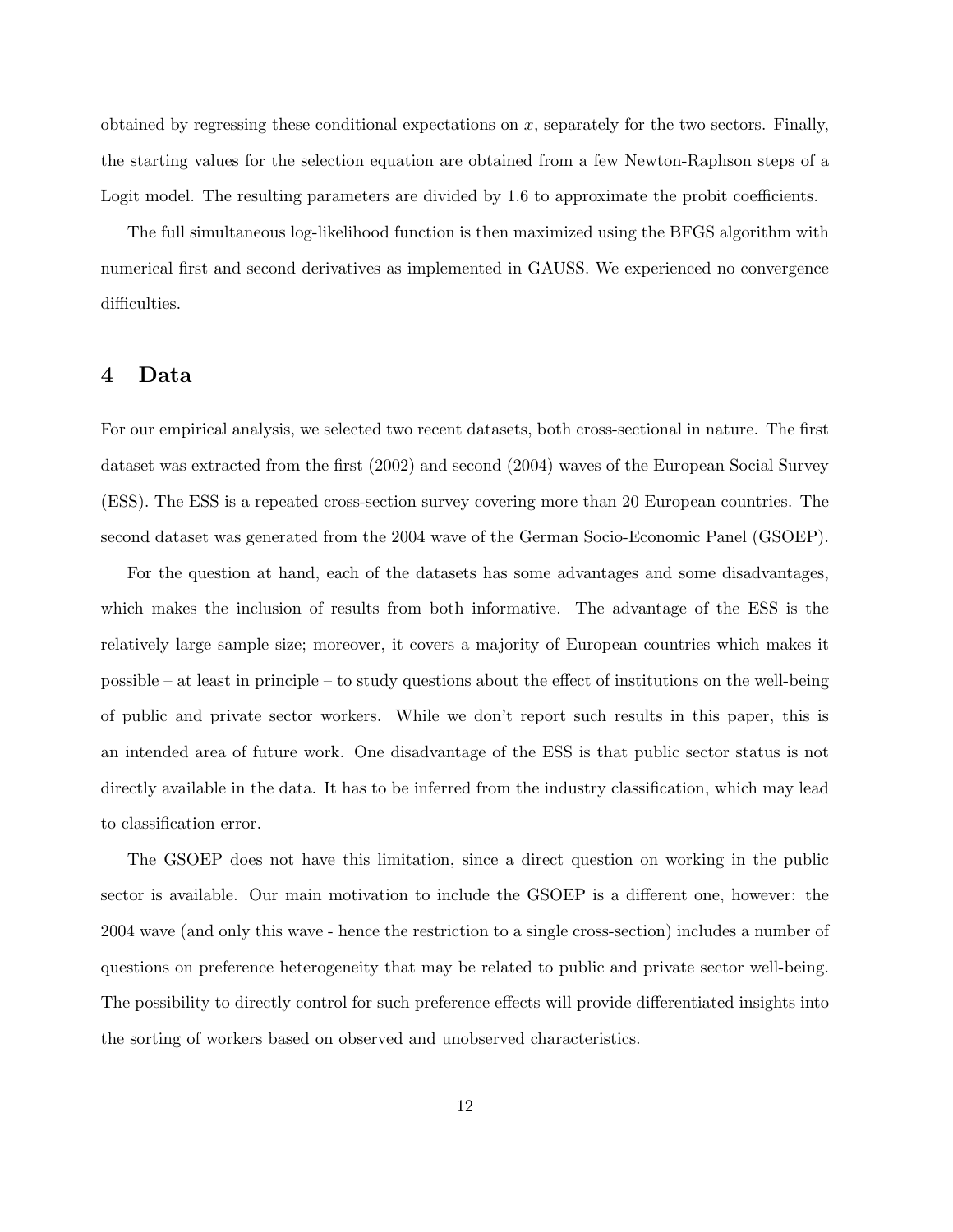## 4.1 Reported Subjective Well-Being

In order to study the welfare gains from matching directly (as proposed in our model), individual well-being has to be measured. We take advantage of extensive prior research in psychology where simple instruments for measuring well-being have been developed and validated, namely the people's reports of satisfaction with their life and their job, as well as reports of happiness.[7](#page-13-0)

Following the economic tradition of not second guessing the judgment of the persons directly involved, it appears only reasonable to consider people as best judges of the overall quality of their life. With the help of representative surveys, it is possible to get indications of individuals' evaluation of their life satisfaction. Behind the score indicated by respondents lies a cognitive assessment on the extent to which they judge the overall quality of their lives in a favorable way. This includes the match between their preferred characteristics of a job and the ones they actually experience. Measures of life and job satisfaction, as well as happiness passed a series of validation exercises and seem to significantly correlate with true positive inner feelings (see Frey and Stutzer 2002a;b for introductions to the economics of happiness and references to the validation literature in psychology).

Various contributions demonstrate that the study of data on domain satisfaction, life satisfaction and happiness can provide new and complementary insights in economics. Recent findings are with regard to the macro-economic determinants of individual well-being (e.g. Di Tella, MacCulloch and Oswald 2003), the relationship between income and happiness (e.g. Clark et al. 2006, Frijters et al. 2004, Stutzer 2004, Luttmer 2005), the valuation of public goods (e.g. Frey, Luechinger and Stutzer 2004, van Praag and Baarsma 2005) or the evaluation of public policy (e.g. Gruber and Mullainathan 2005).

Data on reported subjective well-being are discrete and ordinal. The particular numerical labels attached to the response scale, here  $y \in \{0, 1, \ldots, 10\}$ , indicate only an ordering. Any monotonic

<span id="page-13-0"></span> ${}^{7}$ A comprehensive review is provided in the edited volume titled Well-Being: The Foundations of Hedonic Psychology (Kahneman et al. 1999).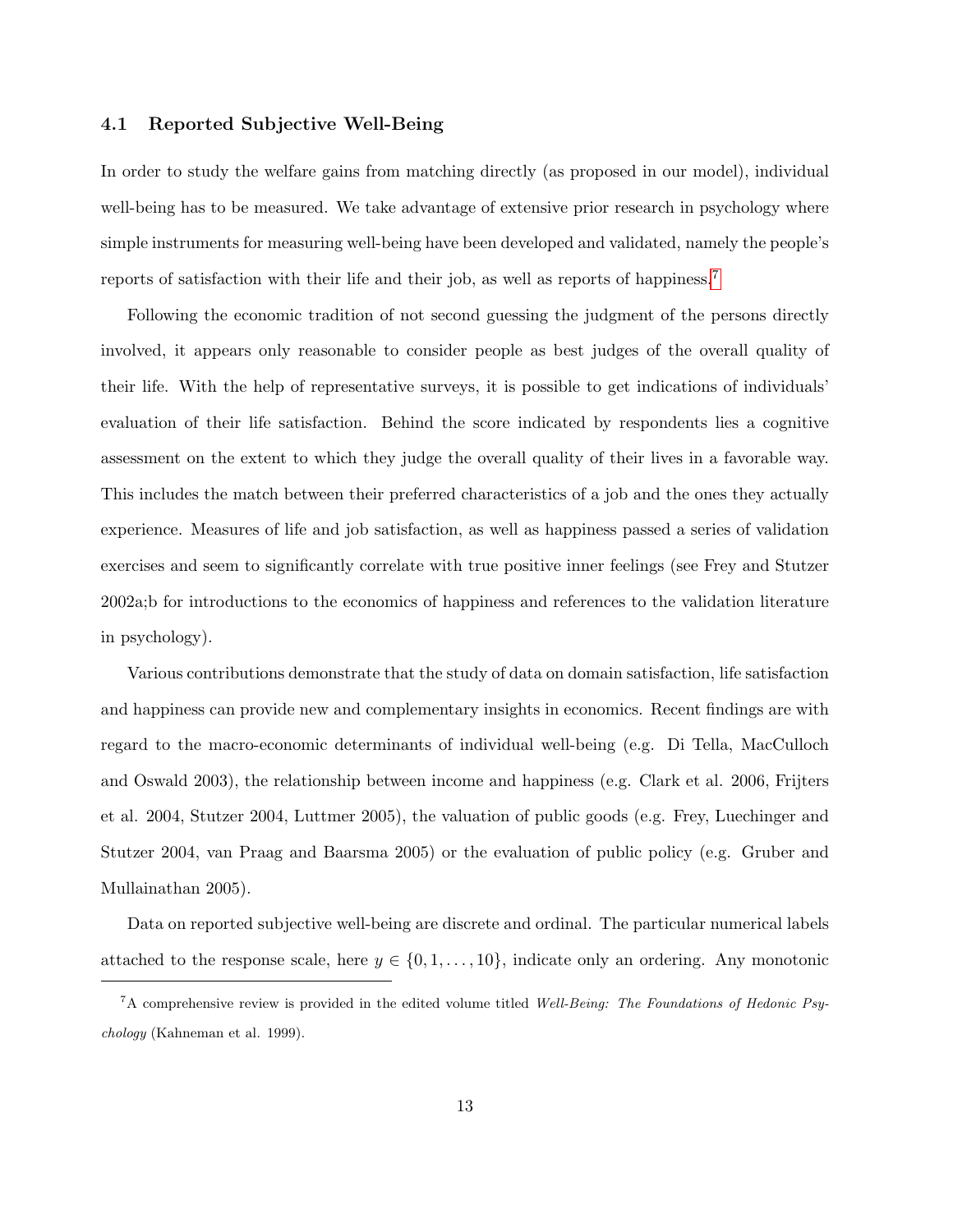transformation  $z = g(y)$ ,  $g'(y) > 0$ , conveys the same information. A direct consequence is that, strictly speaking, expected values and regression models are not meaningful for such data. Since there are only 11 discrete outcomes, it is better to model the response probabilities directly. This becomes imperative if one wants to use the model to predict the probabilities of specific outcomes, and their dependence on exogenous factors. The ordered probit model provides a framework for discrete and ordered responses, and we use here its generalization to endogenous switching.

## 4.2 European Social Survey

The European Social Survey (ESS) data were extracted from the first (2002) and second (2004) waves of the ESS. Our definition of government sector includes people working either in the public administration, defense, or in education. The dummy variable is constructed on the basis of information on the respondents' industry (according to the EU industry classification, NACE Rev. 1). Other employed or self-employed people are in the reference category; respondents that were neither employed nor self-employed in the week preceding the interview or whose main income source is neither wage nor income from self-employment are excluded. In order to increase the homogeneity of the sample, the analysis is restricted to non-transformation countries, leaving us with a total of  $29,584$  $29,584$  $29,584$  observations from people active on the labor market.<sup>8</sup> The sample averages of the explanatory variables are displayed in the first column of Table 2: the proportion of public sector workers is 16 percent, the average age is 41 years, 45 percent are women, 58 percent are married, and the average education level corresponds to 12.9 years of schooling.

The dependent variable is overall satisfaction with life, elicited with the following question: 'All things considered, how satisfied are you with your life as a whole nowadays?' Individuals are asked to state their life satisfaction on a scale from 0 (extremely dissatisfied) to 10 (extremely satisfied). For our sample of European workers, average satisfaction with life is 7.42 score points

<span id="page-14-0"></span><sup>8</sup>The sample includes observations from the following countries: Austria, Belgium, Czech Republic, Denmark, Finland, France, Germany, Greece, Ireland, Italy, Luxembourg, Netherlands, Norway, Poland, Portugal, Spain, Sweden, Switzerland, and the United Kingdom.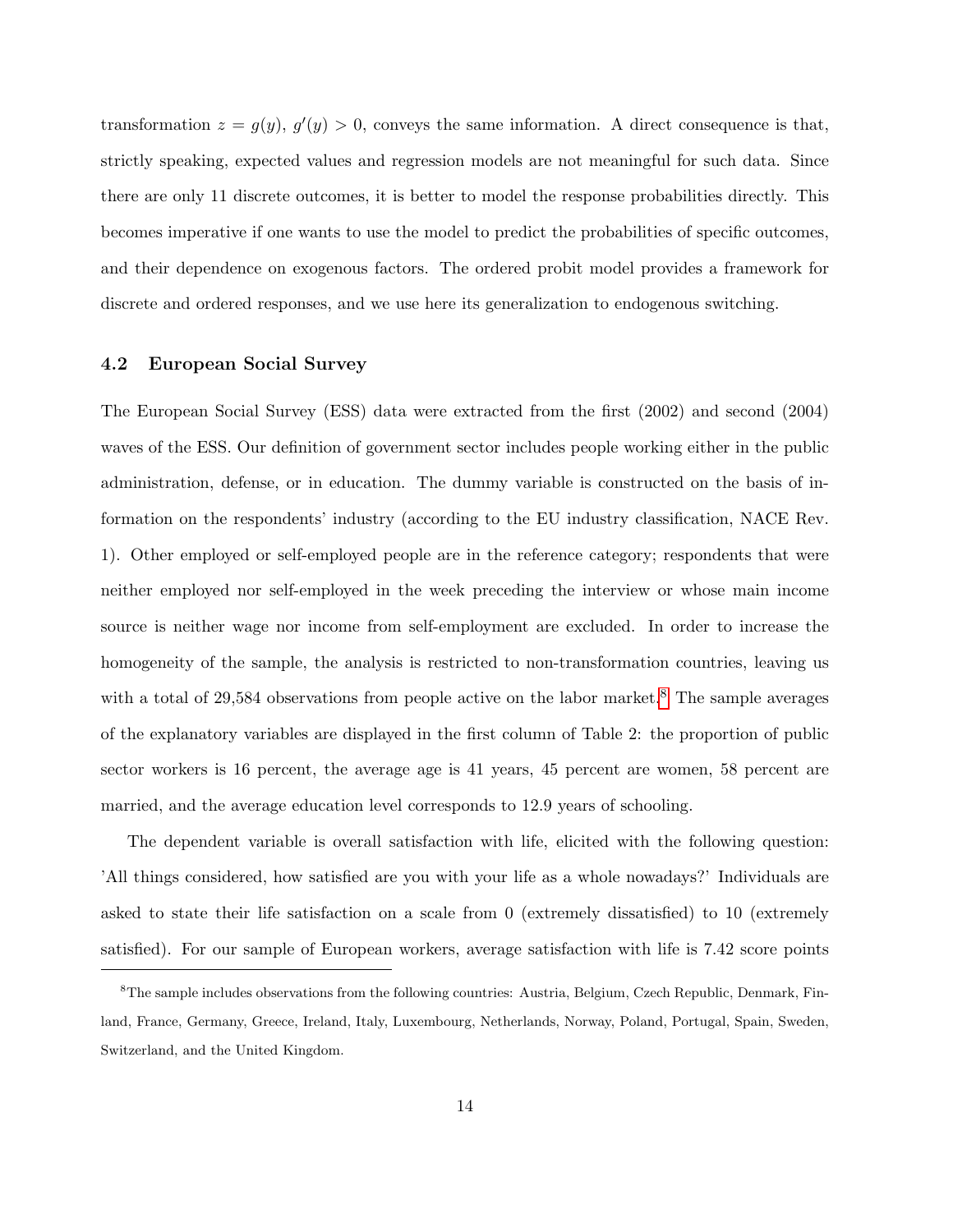with a standard deviation of 1.93 . Almost 60 percent report a satisfaction score of 8 or above.

− − − − − − − − − Figure 2 about here − − − − − − − − −

Figure 2 shows that there are some sector specific well-being differences: a higher proportion of government sector employees responds with values 8, 9 or 10. Whether this is a causal effect, in the sense of a treatment effect on the treated, is yet to be seen.

#### 4.3 German Socio-Economic Panel

The GSOEP data have been frequently used in prior well-being research. Here, our interest focuses on a single cross-section, the 2004 wave of the data. In that year, participants were asked a number of questions on risk attitudes as well as other values they hold. In particular, they were asked about the importance they place on the following three aspects of life: having a successful career; helping other people; being engaged in social and political activities. Our conjecture is that career oriented individuals and those willing to take higher risks are more likely to be found in the private sector, whereas individuals who put more importance on helping and public service tend to be matched to the public sector.<sup>[9](#page-15-0)</sup> Table 1 shows, for a sample of 4,181 employed men from the West German sample, that our conjecture finds some support in the data.

− − − − − − − − −

Table 1 about here

− − − − − − − − −

The importance questions are asked on a four point scale, with responses "unimportant / not very important / important / very important". Table 1 shows the proportion of individuals in

<span id="page-15-0"></span> $9$ Such a reasoning supposes that such preferences are stable over time, a claim that we cannot verify with the data, as we only have a single cross-section. The same correlation would result if individuals adjusted their preferences after being matched to a particular sector, in order to avoid cognitive dissonance.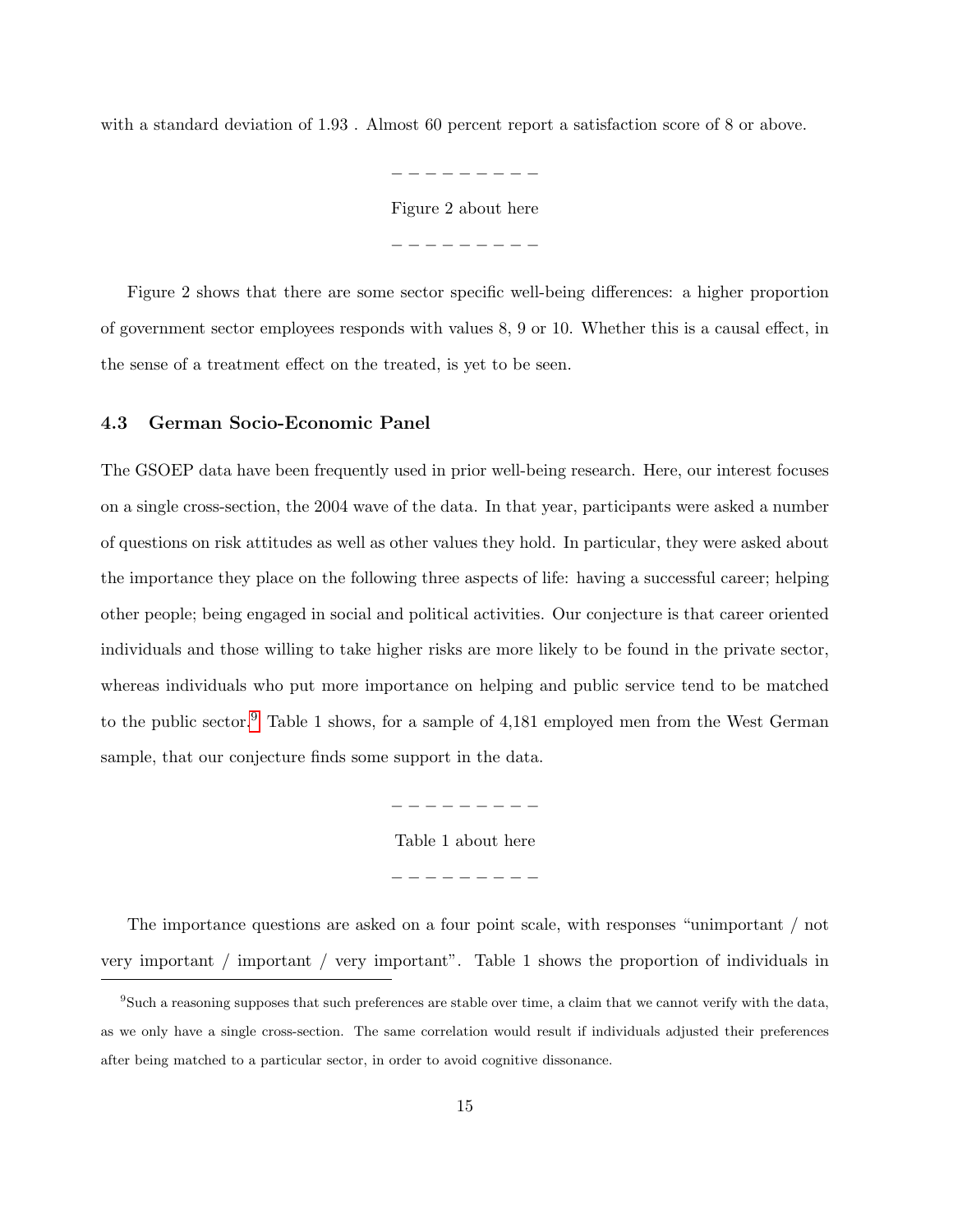each sector reponding with "important" or "very important". We find significant differences for the proportion of individuals looking for a successful career (more prevalent in the private sector) and for the proportion of individuals finding active citizenship to be important (more prevalent in the public sector). Private sector workers are also more willing to take risks. The difference is statistically significant, although rather small (a 0.2 difference on the 0-10 scale).

There are some other noteworthy aspects that distinguish our GSOEP sample from the ESS data. First, we use job satisfaction, rather than overall satisfaction with life, as outcome variable. Arguably, the selection into private and public sector employment should be most directly linked to job satisfaction. Again, this variable is measured on a 0-10 scale. Because of low responses in the 0-2 range, we combined them into a single outcome, using 8 ordered outcome categories (instead of 11). Second, we use an "objective" measure of health which is a caseness score generated from an eight items list of ailments (difficulties of climbing stairs, impairment in daily activities, job, or social contacts due to physical or emotional problems, strong pain). Last but not least, we mentioned already before that the GSOEP has a direct question on public sector employment. Therefore, we do not need to use an industry based definition for these data.

# 5 Results

The empirical findings are presented in four subsections. We start with a presentation of conventional ordered probit happiness estimates based on the ESS data. We then use the same data to contrast the simple methods with our structural switching regression models with self-selection. We use the results to establish the relative importance of observables and unobservables for the selection into public sector jobs. In a third part we repeat the analysis with GSOEP data using relatively detailed information on preference heterogeneity. Finally, in a fourth part, we employ the results to quantify the overall effect of sorting on the aggregate distribution of well-being.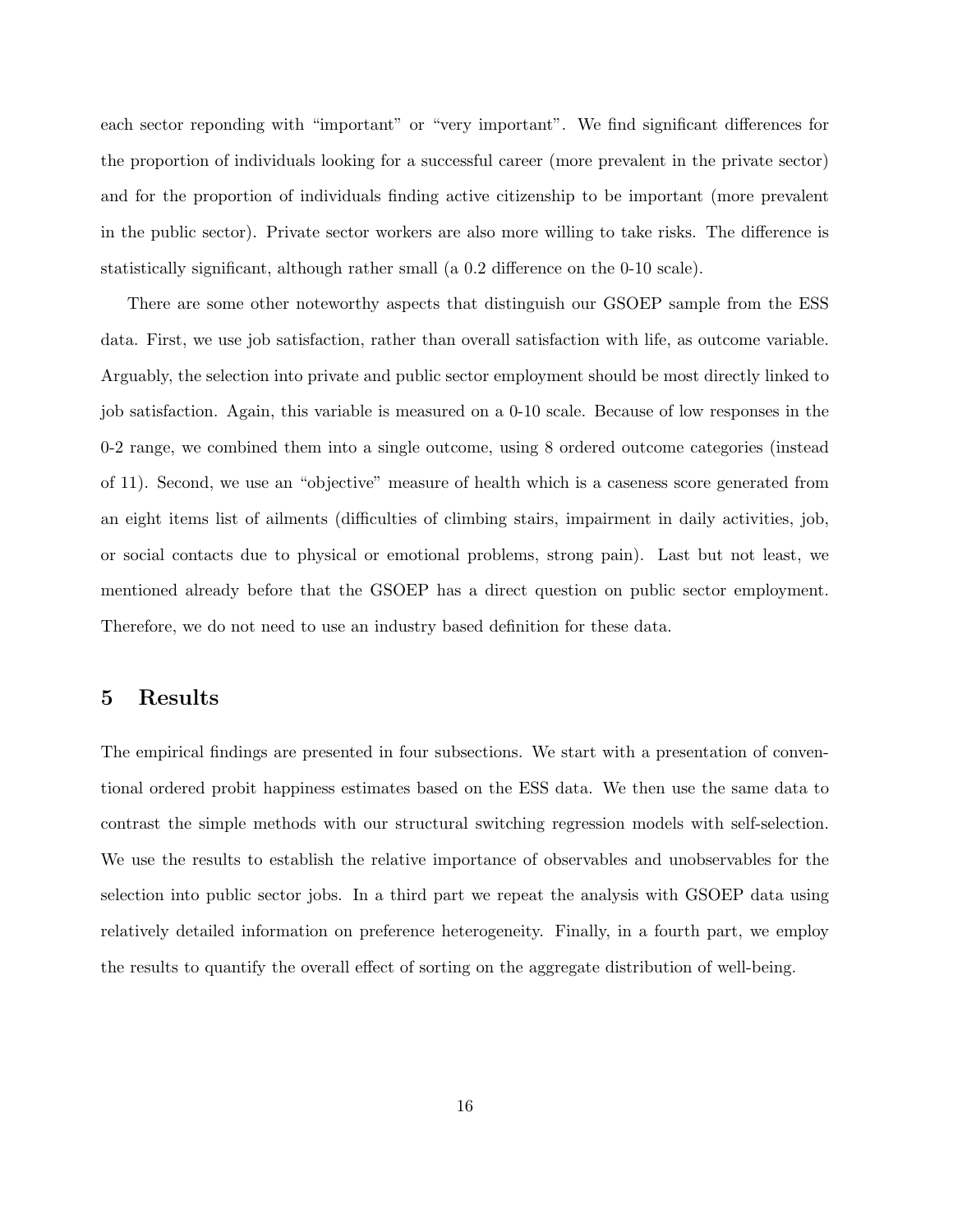#### 5.1 Conventional Ordered Probit Happiness Models

The prevailing methodological approach is exemplified by columns 2 and 3 of Table 2, which shows estimates based on ESS data. In this approach, the data for public and private sector workers are pooled, and the coefficient on the dummy variable for public sector measures the difference in the estimated ordered probit index between public and private sector workers. Without additional controls, we obtain a coefficient of +0.080, which is statistically significant. Essentially, this estimate reproduces the evidence from Figure 2 that public sector workers are somewhat more likely than private sector workers to be found in the 8-10 range of the happiness scale. For example, the predicted probability that a public sector worker scores a 10 is  $1 - \Phi(1.25 - 0.08) = 12.1$  percent, where 1.25 is the rightmost threshold estimate and  $\Phi$  is the distribution function of the standard normal. The predicted probability of a 10-score is  $1 - \Phi(1.25) = 10.6$  percent for a private sector worker. Thus, there is a 1.5 percentage point difference between the two types of workers.

Of course, there are many reasons why public sector workers could be happier than private sector workers, other than their sector of work *per se*. To control for observable differences, the third column of Table 2 includes a number of covariates, including a second order polynomial in age, education level and marital status. As soon as we include these few additional variables, the public sector well-being premium shrinks in size, and it is no longer statistically significant. The average public sector worker appears to be equally well of in either sector. There is no evidence for rents.

A simple extension of the basic model introduces sector-specific happiness coefficients. This is shown in columns 4-6 of Table 2. Estimation of such a model is very simple as long as we assume exogenous switching, an assumption that should (and will) of course be tested. Under exogeneity, the parameters can be estimated by simply running separate ordered probit models on the subset of public and private sector workers, respectively. In addition, column 6 shows a binary probit model for the decision to work in the public sector.

We can use these results to offer a test of the importance of sector specific well-being returns.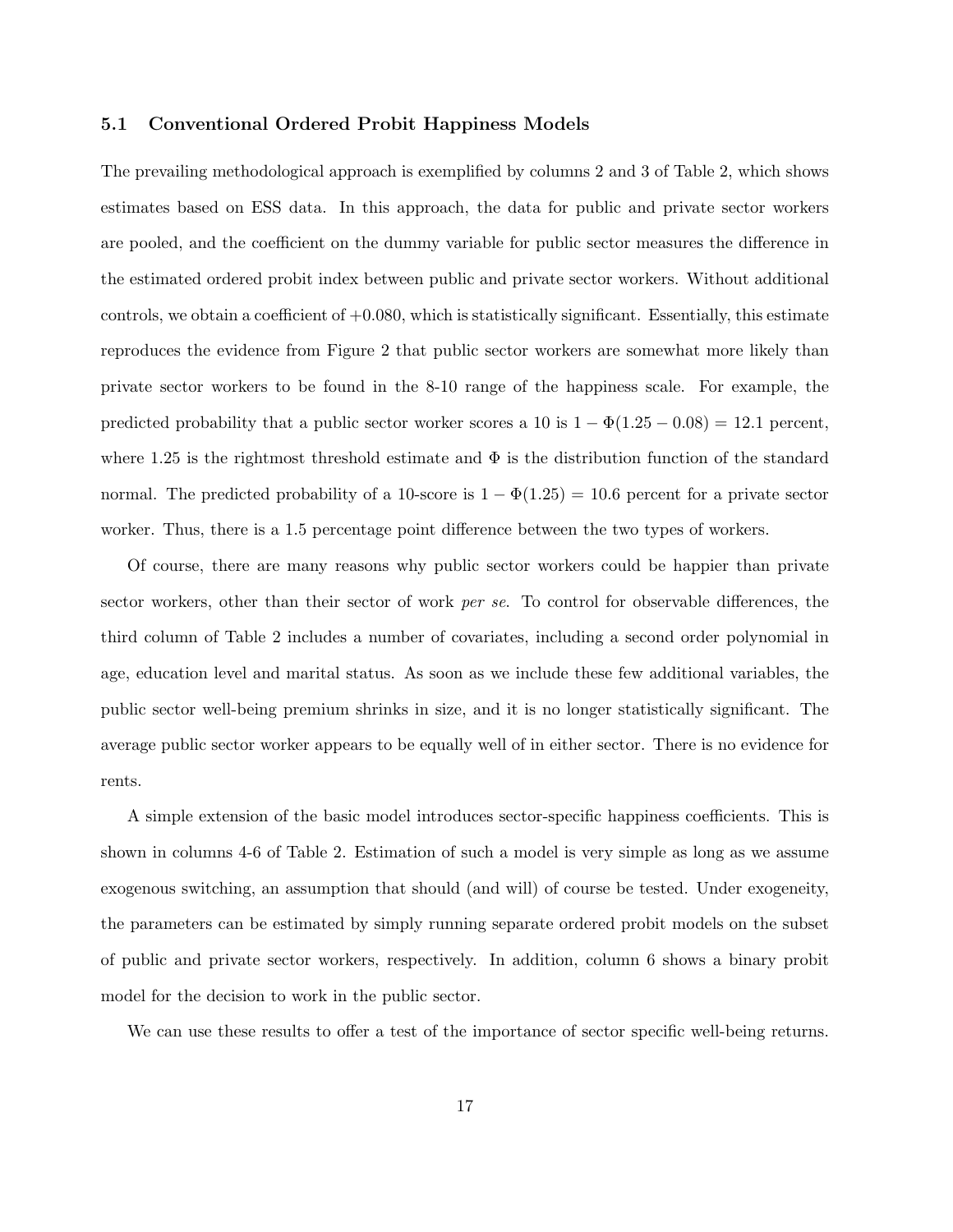The standard model (in column 3) is nested in the more general two-equation model. The number of restrictions is equal to the number of estimated slope parameters plus the number of threshold parameters minus one (because the restricted model has a sector specific intercept). There are 17 such restrictions in total. The likelihood ratio statistic is 44.0, the p-value close to zero, and the null hypothesis of constant parameters is thus rejected. The estimated well-being premia for being female and married are larger in the public sector than in the private sector. Having a father who worked in the public sector appears to have no affect on either public or private sector well-being, although it positively affects the probability of working in the public sector.

## 5.2 Switching Ordered Probit Models with Self-Selection

The full estimation results for the endogenous switching model, based on the 2002/2004 ESS sample, are given in Table 3. The model is estimated in two versions. In a first version (Model 1), the two variables "Citizen" and "Father in Public Sector" are excluded from the outcome equations but included in the selection equation. In many countries, government jobs are, at least partly, available for citizens only. Moreover, personal contacts are an important source of information about the availability of jobs and job conditions (Lewis and Frank, 2002) and father's occupation may thus affect the offspring's sector choice.<sup>[10](#page-18-0)</sup> In Model 2, these two variables are included in the outcome equations as well.

We can now perform two tests, a first one for the null hypothesis of exogenous switching, and a second one for the exclusion restriction. For the first, we compare the exogenous switching model estimated in Table 2 with Model 2 in Table 3. A likelihood ratio test clearly rejects the exogenous switching model against the model with endogenous switching, as the log-likelihoods for

<span id="page-18-0"></span> $10$ To be precise, we observe whether or not the father works in a modern professional occupation. Such occupations are highly concentrated in, although not exclusively restricted to, the government sector. Another potential determinant of sector choice would be the location of residence. If a person lives nearby major government institutions, for example in the capital, this should increase the probability of such employment. Unfortunately, the ESS does not provide detailed geographic information.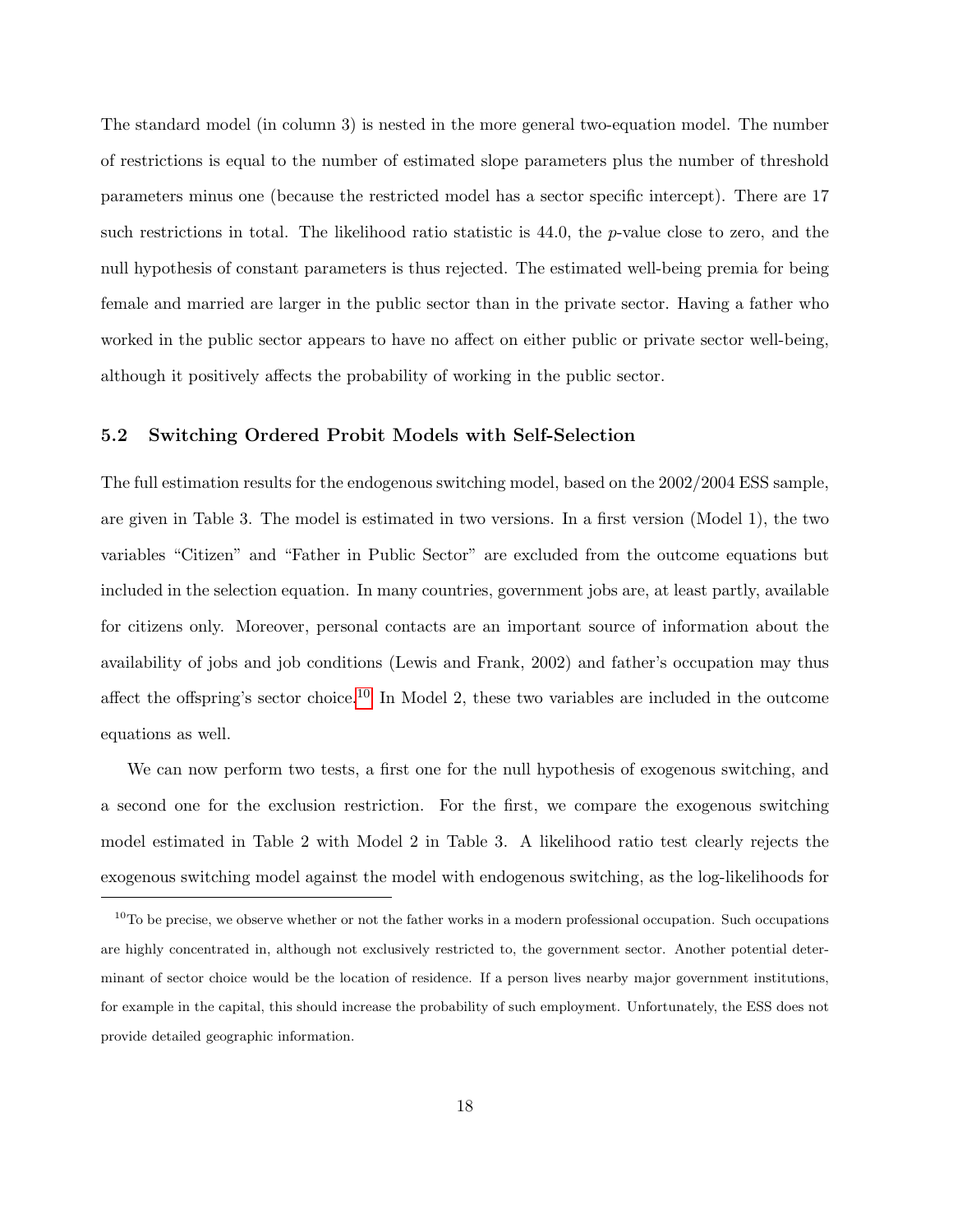the two models are -68'996 (the sum of -56'742.3 and -12'253.4) and -68'970, respectively, with two additional parameters in the general model. Thus, endogenous selection based on unobservables is a signature feature of the data. The second test, of Model 1 against Model 2 shows that the exclusion restrictions cannot be rejected, so that we focus in the following discussion on the results for Model 1, shown in the first three columns of the Table.

> − − − − − − − − − Table 3 about here − − − − − − − − −

The correlation between selection into the government sector and well-being in the government sector is close to zero and statistically insignificant, whereas the correlation between selection into the government sector and well-being in the private sector is large, negative, and statistically significant. Moreover, we can reject the null hypothesis:  $H_0: \rho_1 - \rho_0 = 0$  against the alternative  $H_1$ :  $\rho_1 - \rho_0 > 0$ . The difference in the coefficients is 0.558, with estimated standard error equal to 0.204. The results are qualitatively similar in Model 2, although we see that the estimated  $\rho_1$  parameter has a very large standard error in that model, whereas the exclusion restriction in Model 1 helps to pin that coefficient down more precisely. Overall, there is evidence for endogenous selection based on comparative advantage, and ignoring this selection produces spurious estimates of the effect of sector choice on well-being.

#### Selection on observables

We first consider parameter heterogeneity across the two outcome equations. For example in Model 1, household size has a significant positive effect on life satisfaction in the private sector equation, but not so in the public sector equation. More intriguingly, one can compare the effect of explanatory variables in the selection and outcome equations. Such a comparison is interesting since according to the maximization hypothesis, people should tend to prefer the sector where the returns are largest.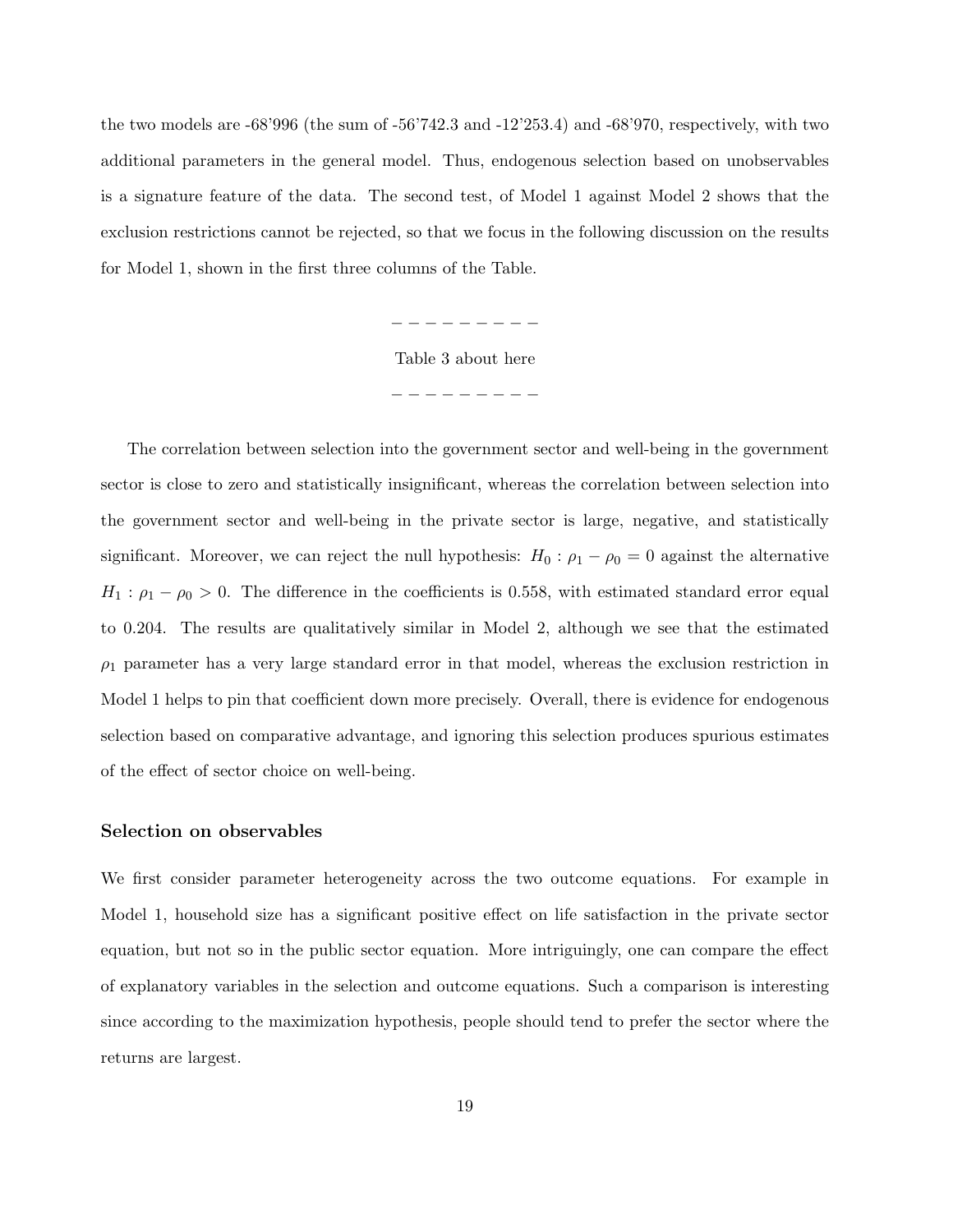Education, has no effect on well-being, but it is highly significant in the selection equation. One interpretation is that education affects selection not through labor supply (what employees want) but rather through labor demand (what employers want). The same can be said about the variable female.

Just the opposite case arises for the variable "marital status". Here, there are significant effects in both outcome equations but it is insignificant in the selection equation. One has to be cautious when comparing coefficients across outcome equations, since their relationship to the outcome distribution is moderated through thresholds that vary in the two equations. However, when we compute the predicted effect of marriage on the probability of being very satisfied (a score of 8 or higher on the 0-10 scale), for an otherwise average person, one finds indeed a stronger effect in the government sector  $(+10$  percentage points compared to  $+6.7$  percentage points). One would therefore expect that married people select themselves into the government sector because the benefits from that characteristic is largest there. While the positive estimate of being married in the selection equation points in the right direction, the hypothesis of no selection based on marital status cannot be rejected.<sup>[11](#page-20-0)</sup>

In order to assess the overall evidence for positive or negative selection based on observables, we compute the combined effect of all characteristics. Let  $\bar{x}_1$  denote the sample mean of these characteristics among government employees, and  $\bar{x}_0$  the sample mean among private sector employees. The predicted satisfaction distribution of an average government worker in the government sector, unconditional on selection but conditional on  $\bar{x}_1$ , is then

$$
P(y_1 = j|\bar{x}_1) = \Phi(\hat{\kappa}_{1,j+1} - \bar{x}'_1 \hat{\beta}_1) - \Phi(\hat{\kappa}_{1,j} - \bar{x}'_1 \hat{\beta}_1)
$$

whereas the predicted satisfaction distribution of an average private sector worker in the government

<span id="page-20-0"></span> $11$ A possible explanation for the absence of an effect in the selection equation is that the differences in returns to marriage reflect sector-independent preference heterogeneity. In this interpretation, government sector workers would retain their above average well-being premium from being married even if they were to move to the private sector. As a consequence, marital status need not affect sectoral choice.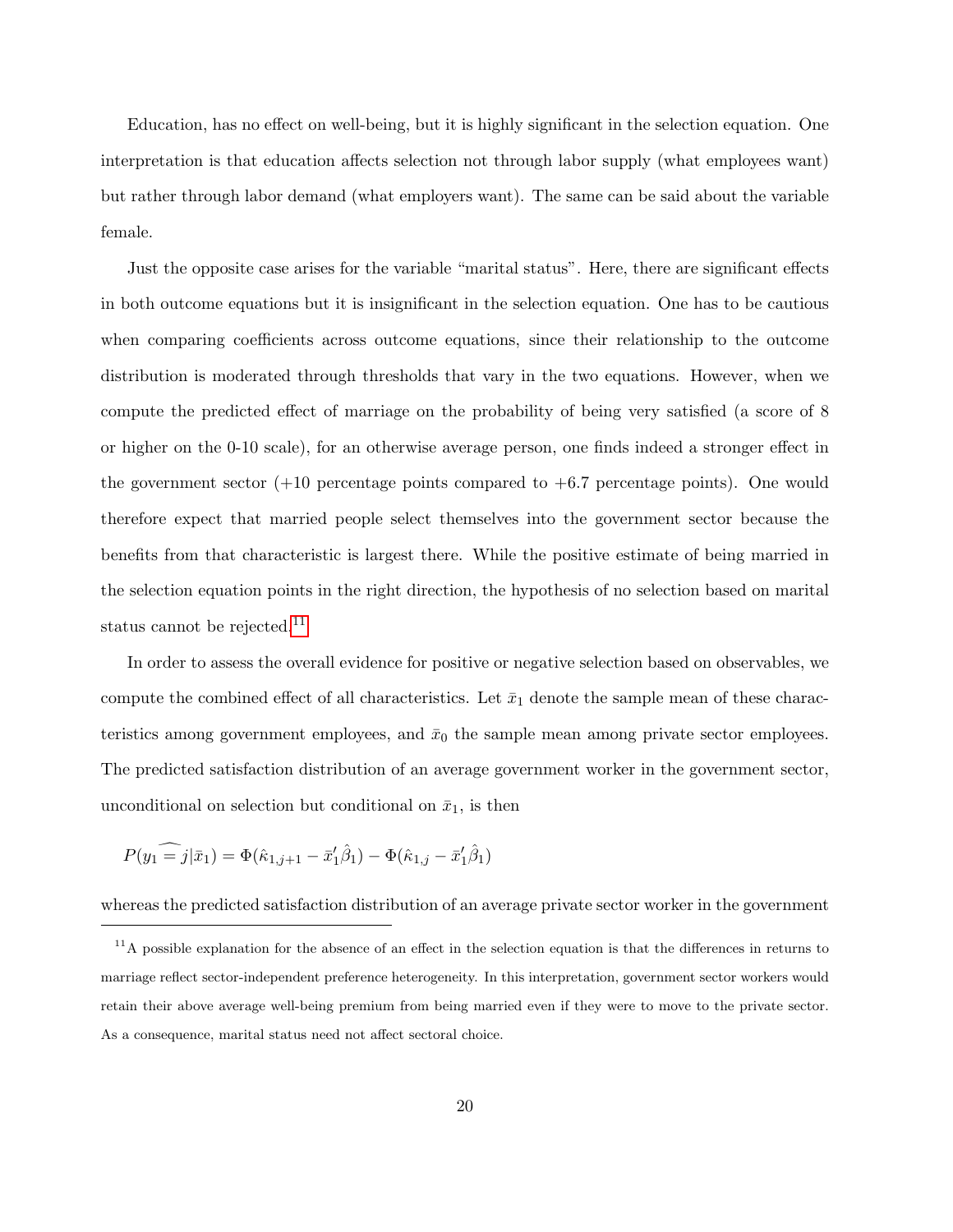sector is

$$
P(y_1 = j | \bar{x}_0) = \Phi(\hat{\kappa}_{1,j+1} - \bar{x}'_0 \hat{\beta}_1) - \Phi(\hat{\kappa}_{1,j} - \bar{x}'_0 \hat{\beta}_1)
$$

Based on our parameter estimates and sample means it turns out that the difference between these distributions is small, although there is some evidence for positive selection based on observables. For example, the predicted probability of being very satisfied in the government sector (defined as an outcome of 8 or above, i.e.,  $P(y_1 \ge 8)$ ) is by 0.4 percentage points higher among government workers than among private sector workers. Similarly, the predicted probability of being very satisfied in the private sector  $(P(y_0 \ge 8))$  is by 0.2 percentage points higher among private sector workers than among government workers.<sup>[12](#page-21-0)</sup>

#### Selection on unobservables

The influence of self-selection can be computed at any value of the outcome distribution. For illustrative purposes, we focus again on the probability of reporting a high level of life satisfaction, defined as a score of 8 or higher on the 0-10 scale. This probability can be expressed as a function of the selection error, since

$$
P(y_s \ge 8|\varepsilon) = P(y_s^* \ge \kappa_{s,8}|\varepsilon)
$$
  
= 1 - P(x'\beta\_s + u\_s < \kappa\_{s,8}|\varepsilon)  
= 1 - \Phi\left(\frac{\kappa\_{s,8} - x'\beta\_s - \rho\_s \varepsilon}{\sqrt{1 - \rho\_s^2}}\right)

Figure 3 plots this function for  $s = 0, 1$ , for an average person  $(x = \bar{x})$ , and for  $\varepsilon \in (-2, 2)$ , based on the parameter estimates from Model 1 in Table 3. Since the marginal distribution of  $\varepsilon$  is standard normal, this range covers approximately 95 percent of all possible cases. A large  $\varepsilon$  means that the person is likely to work in the government sector. The selection rule formally requires that  $\varepsilon_i > z_i' \gamma$ ,

<span id="page-21-0"></span> $12$ These estimates are based on the assumption that differences in returns are sector related. If they reflect preference heterogeneity instead, the gains from matching on observables will be even smaller, or non-existent altogether. However, in either case, most of the gains from matching remain as they result from selection based on unobservables.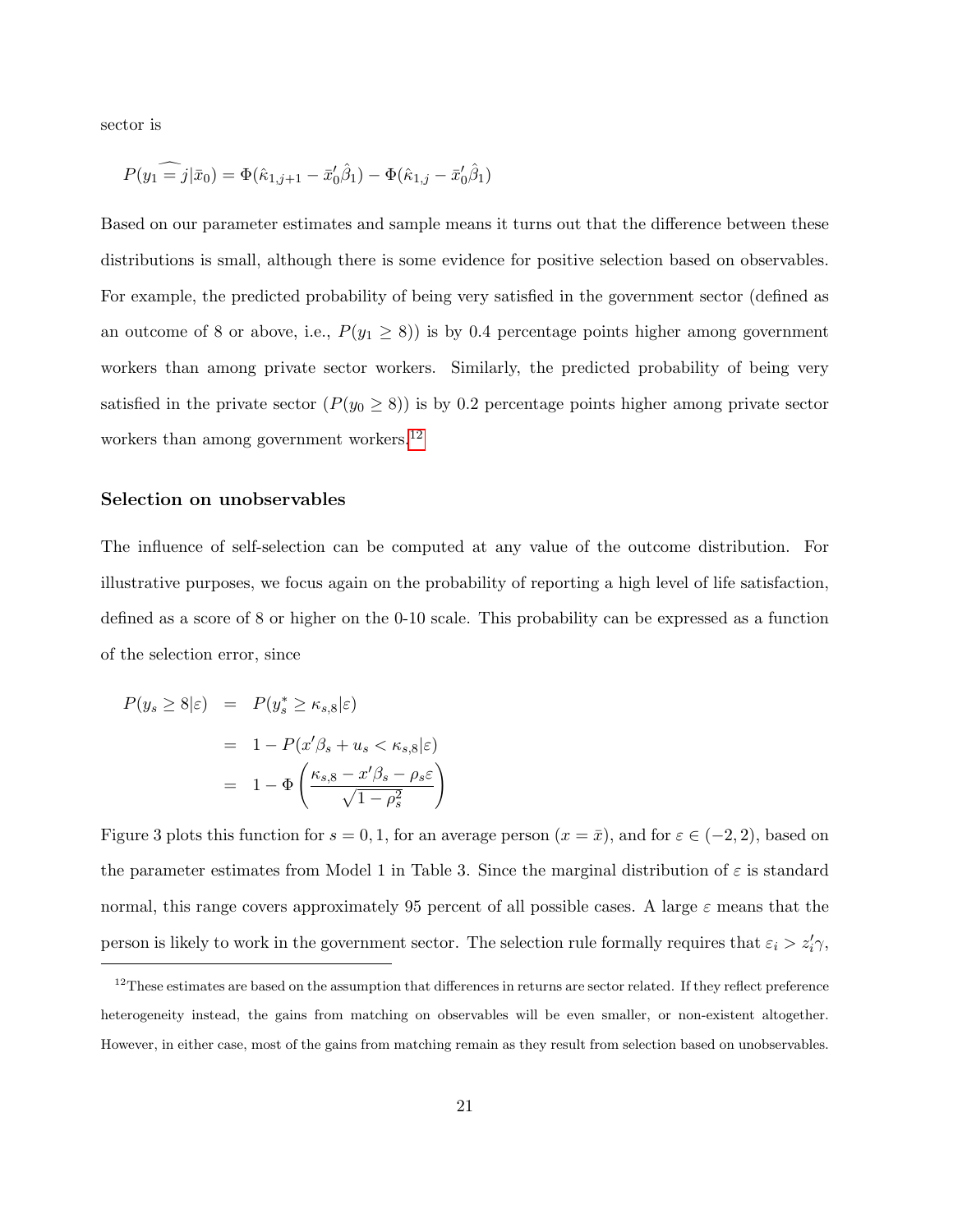so that the cut-off for selection into the government sector is individual specific. However, we know that 16 percent of all persons in the sample work in the government sector. Therefore, an otherwise average person is allocated to the government sector as long as  $\varepsilon > \Phi^{-1}(0.84) \approx 1$ .

From Figure 3, we see that predicted government workers (those with a high  $\varepsilon$  in the selection equation) tend to be less satisfied than predicted private sector workers, regardless of the sector they work in. However, they would be much worse off if allocated to the private sector. Thus they gain the most from working in the government sector, which is a manifestation of self-selection based on comparative advantage.

− − − − − − − − −

Figure 3 about here

− − − − − − − − −

The two satisfaction curves in Figure 3 intersect when  $\varepsilon$  is approximately minus one. Thus it would be optimal if all workers on the left of the intersection, where workers maximize their satisfaction by working in the private sector, would actually work in the private sector. Similarly, all workers with  $\varepsilon \geq -1$  should work in the government sector. This does not happen however since, as we saw above, much fewer people work in the government sector. The actual threshold is around  $\varepsilon \geq +1$ . Within the formal structure of our model, the fact that more workers find it optimal to work in the government sector than actually do can be explained by a restricted labor demand in that sector. The fact that there are queues for government jobs is well known and has been analysed before (e.g., Krueger, 1988). The novel insight here is that into the nature of the rationing mechanism, namely that government workers are those who gain most from working in that sector.

Finally, we also observe that private sector workers have on average only a slightly lower probability of reporting a high satisfaction than government workers. This can be seen from Figure 3, by averaging over the government satisfaction locus for  $\varepsilon \geq 1$ , and over the private sector satisfaction locus for  $\varepsilon < 1$ . Formally, the probability of high satisfaction for an average person in the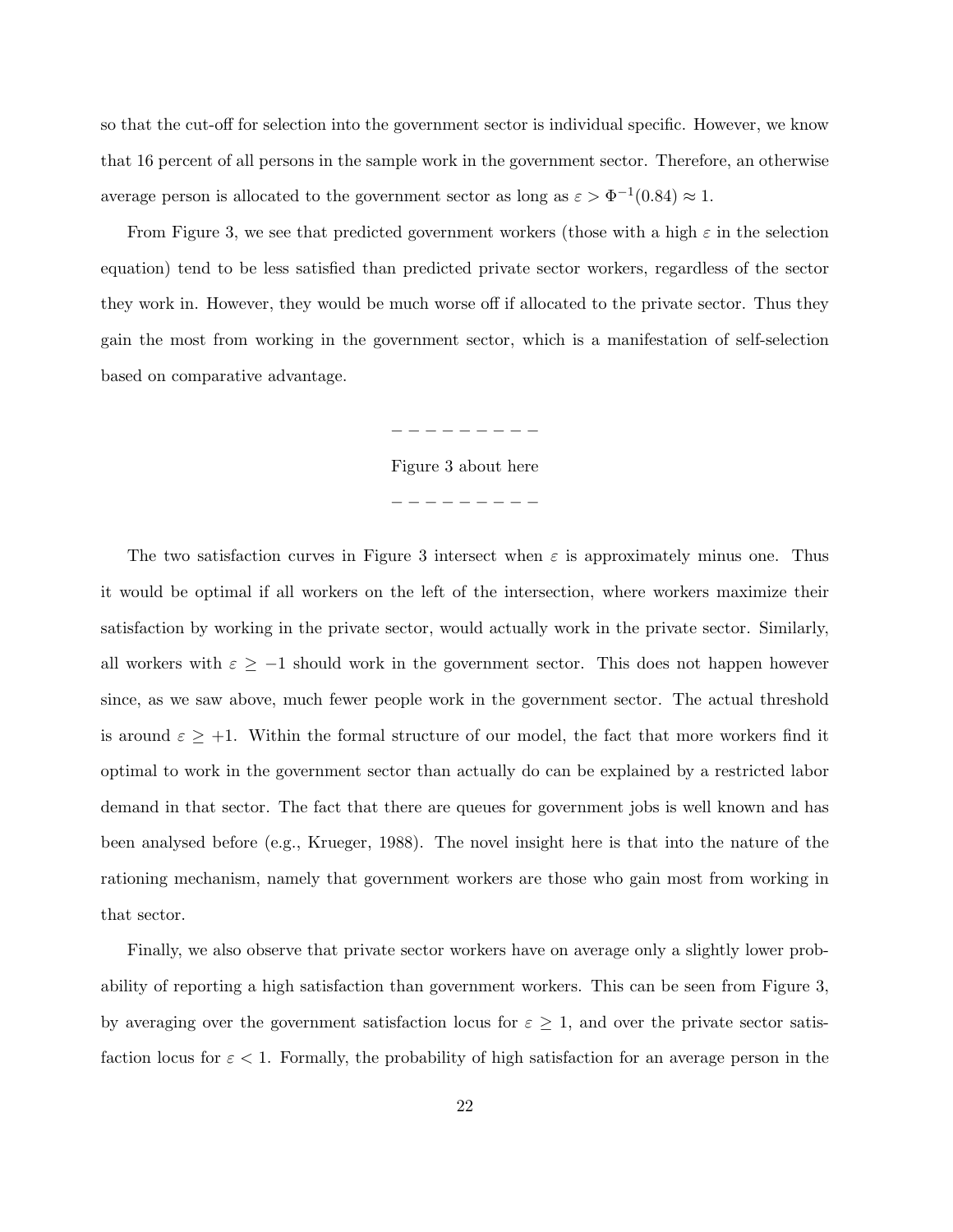government sector is

$$
P(y_s \ge 8|\varepsilon \ge c) = 1 - \frac{\Phi_2(\kappa_{1,8} - x'\beta_1, -c, -\rho_1)}{\Phi(-c)}
$$
\n
$$
(10)
$$

whereas it is

$$
P(y_s \ge 8|\varepsilon < c) = 1 - \frac{\Phi_2(\kappa_{0,8} - x'\beta_0, c, \rho_0)}{1 - \Phi(-c)}
$$
\n(11)

in the private sector, for  $c = 1$ . If we evaluate these expressions at the sample means of the explanatory variables and the parameter estimates, we obtain  $P(y_s \geq \widehat{8}|s = 1) = 0.612$  and  $P(y_s \geq \widehat{8}|s = 0) =$ 0.577. Thus, government workers have on average a slightly higher probability of being highly satisfied. We have seen a similar result already in the pooled ordered probit estimates with government sector dummy variable (Table 2). Hidden behind this average effect is a large amount of individual heterogeneity and a self-selection process based on comparative advantage. The "treatment effect on the treated", as suggested by the above analysis, is much larger indeed.

#### 5.3 Evidence from the German Socio-Economic Panel

In this section, we repeat the analysis of public-private sector well-being with data from the 2004 wave of the German Socio-Economic Panel. Our interest in the GSOEP data stems from the fact that these data allow for estimating an extended model with additional controls for preference heterogeneity. The first three columns of Table 4 show results for a model that closely resembles the one estimated with ESS data. The coefficients have mostly the same signs and magnitudes, and the same coefficients are significantly different from zero. The pattern of selection on unobservables is similar as well: the correlation between  $\varepsilon$  and  $u_1$  is insignificant, whereas the correlation between  $\varepsilon$  and  $u_0$  is negative and significant: those more likely matched to the public sector have a below average well-being in the private sector. The coefficient is somewhat smaller than in the ESS data.

Table 4 about here

− − − − − − − − −

− − − − − − − − −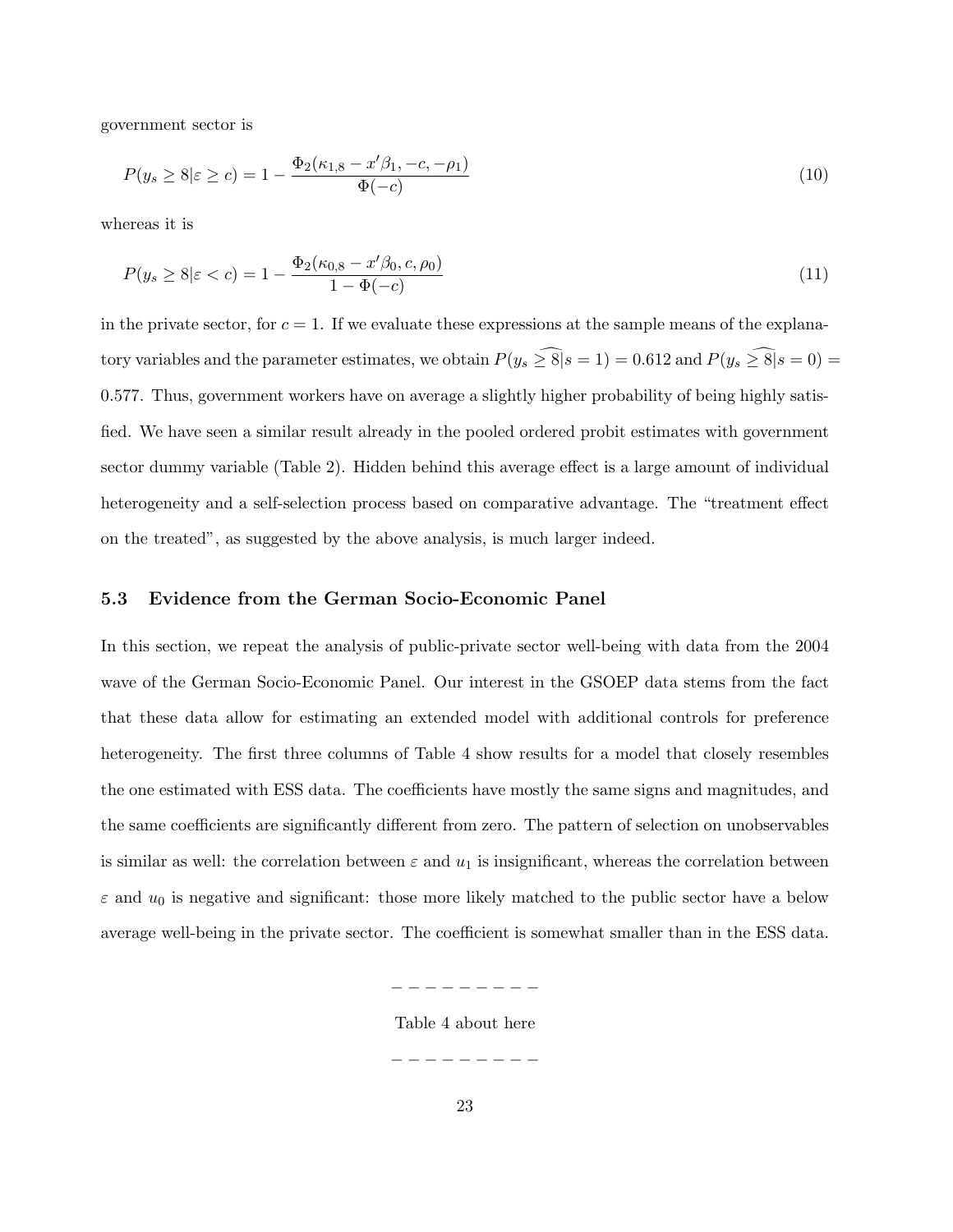The extended model includes a number of preference controls – the importance of helping, of a successful career, and of social and political activism, and a favorable attitude towards risk taking. As a group, these additional variables are highly significant, as evident from a likelihood ratio test. They also show interesting individual patterns of significance. The effect of placing high importance on one's career is only significant in the private sector but not so in the public sector. Fittingly, people who value their career highly are more likely to work in the private sector. A similar pattern is observed for risk taking: people who are more willing to take risks are more likely to be found in the private sector where they receive a significant return to the match.

With more observables included, we expect that the scope for selection on unobservables might be somewhat diminished. And this is the case indeed. The difference between  $\rho_1$  and  $\rho_0$  decreases, from 0.58 in the model without controls for preference heterogeneity to 0.41 in the model with these variables included. In addition, standard errors increase. While the point estimates still suggest selection on unobservables (and, given the size of the coefficients, a large rent for public sector workers), the null hypothesis of random matching cannot be rejected in this extended model. Of course, the power of this test may not be high, and we caution against abandoning the endogenous selection model too quickly. We find this evidence from the GSOEP data as generally supportive of our argument that preference heterogeneity has a role to play in the choice of workers between public and private sector employment.

## 5.4 Gains from Matching

The gains from matching, based on the ESS data and the Table 3 estimates, are illustrated in Figure 4, where we display the predicted aggregate happiness distribution under two scenarios. The first one, in dark grey bars, shows the actual distribution in the sample. Hence, it reflects the choices of people and incorporates the gains from sorting and matching. The second scenario is a counterfactual one. We ask the question, what would happen if people were randomly assigned to the two sectors, without taking preference heterogeneity into account, while keeping the sector sizes unchanged, i.e., 16 percent of the worker population are assigned to the government sector,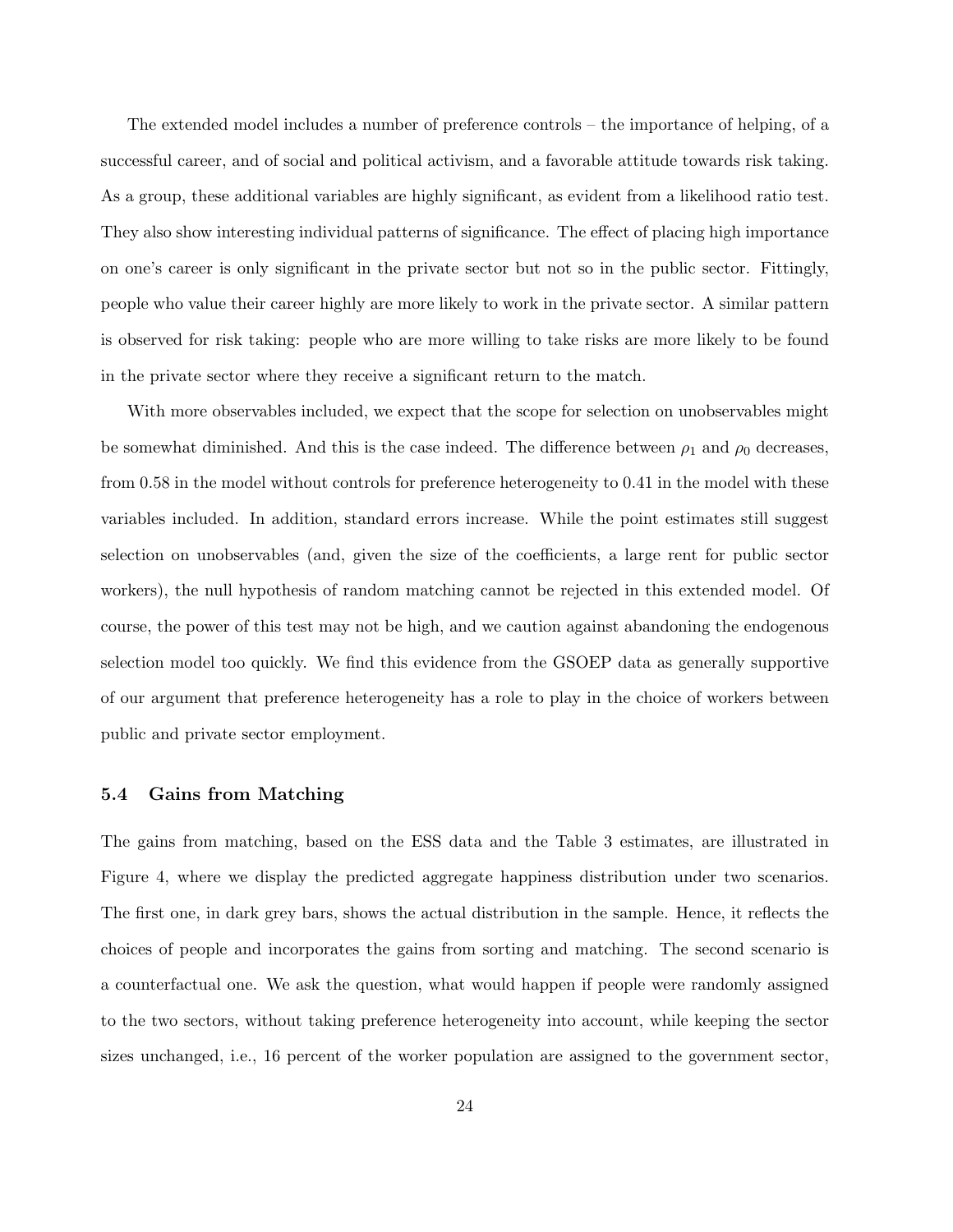and 84 percent are assigned to the private sector. For a worker with average characteristics, we obtain the predicted happiness distribution as

$$
P(\widehat{y=j}|\bar x)=0.16*P(\widehat{y_1=j}|\bar x)+0.84*P(\widehat{y_0=j}|\bar x)
$$

We see that the sorting based on comparative advantage shifts the happiness distribution to the right relative to the random matching case. For example, the probability of being very satisfied  $(P(\overline{y}\geq 8))$  is increased by 5 percentage points due to endogenous matching.

− − − − − − − − −

Figure 4 about here

− − − − − − − − −

The graphical and numerical results thus indicate significant welfare gains from sorting and matching in the labor market that were not and could not be measured with traditional approaches. Accordingly, we are not aware of any previous results on the gains from matching that could serve as a benchmarkfor the effect estimated here. There are, however, many studies estimating the loss in subjective well-being due to individual unemployment (see Frey and Stutzer 2002, chapter 5 for a review), probably the most extreme case of a mismatch. For the same set of countries in the ESS, we find that the fraction of employed or self-employed people reporting a satisfaction score of 8 or more is 57.4 percent while it is only 33.5 percent for unemployed people. Thus the gains from sectoral matching shift about a fifth as many people into the category of very satisfied people as employment as such.<sup>[13](#page-25-0)</sup>

Moreover, the overall result hides large gains from matching for people working in the government sector and small average losses for people working in the private sector. The latter effect is due to the politically determined size of the government sector restricting access to government employment. It means that with random allocation, on average, 16 percent of the private sector

<span id="page-25-0"></span><sup>&</sup>lt;sup>13</sup>The raw difference in the fraction of very satisfied people between employed and unemployed people does not account for selection and differences in baseline satisfaction, but rather serves as a first approximation.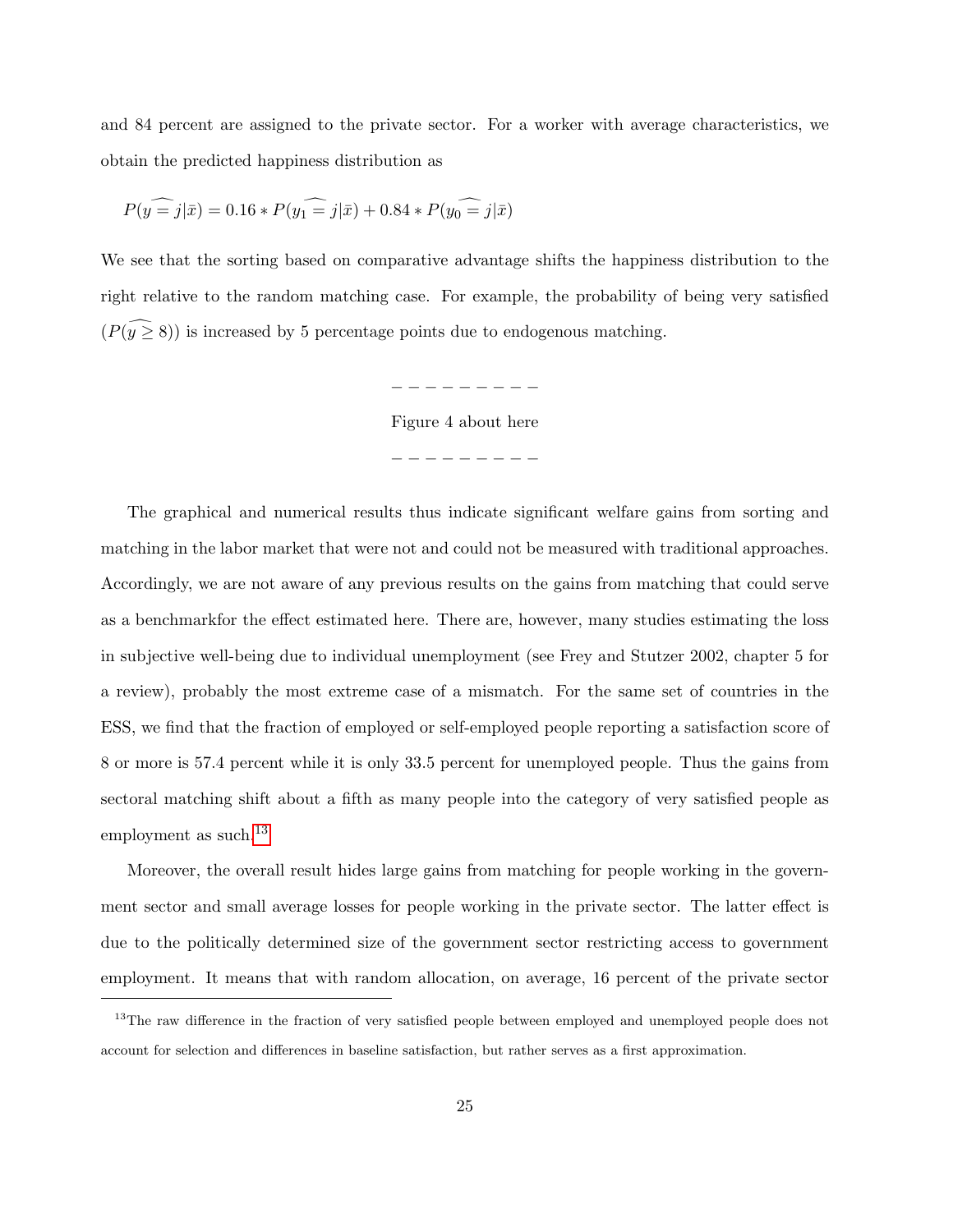workers were to be employed in the government sector that would have made them better off, on average. However, not all people employed in the private sector would have benefited from random allocation. As seen in Figure 3, those most likely to work in the private sector are indeed better off in the private than in the government sector and thus benefit from sorting as well.

# 6 Concluding Remarks

According to standard economic decision calculus, individuals choose their jobs to attain an optimal match between job characteristics and their preferences. As far as an individual is not the marginal worker in a job, he or she benefits from a rent, i.e. a utility premium from matching. In general terms of traditional welfare economics, workers' sorting maximizes consumer and producer rents. Empirically, it is very difficult to get a grip on this fundamental source of well-being in society. Traditional approaches are based on the theory of equalizing differences and are restricted to analyze observed behavior at the margin. Thereby, the degree of preference heterogeneity and resulting welfare gains from matching remain very difficult to take into consideration.

Here, we propose a completely different approach. People's reports of their subjective wellbeing are taken as a proxy measure for their utility. It thus becomes possible to address the welfare gains from matching with minimal structural assumptions and no information about specific job characteristics in the two sectors. We introduce a two-equation ordered probit model with endogenous switching. This is the most basic model to capture the idea that there are individual specific gains in well-being from working in a particular sector and that people self-select into sectors according to these relative advantages.

The model is applied to study sorting between government and private sector jobs for a sample of 29,584 workers from 18 European countries. We find that there is sectoral sorting based on relative advantage. The resulting gains in subjective well-being relative to a random allocation of workers to the two sectors are considerable: The fraction of very satisfied workers increases from 53.8 to 58.8 percent. Additional results from the German Socio-Economic Panel suggest that the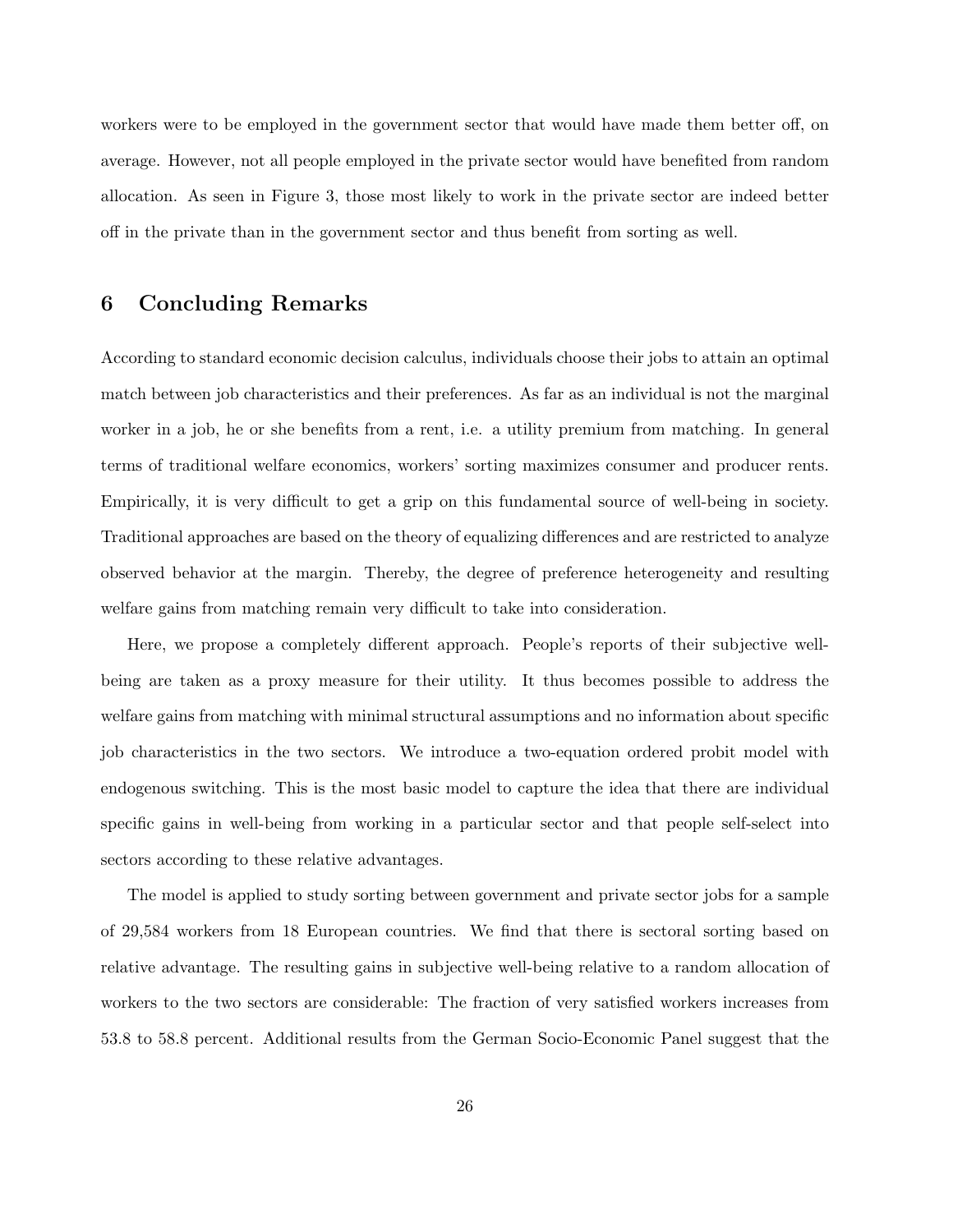gains to selection on unobservables might be substantially diminished if one can include a larger number of controls capturing inter-individual preference heterogeneity.

There are at least one implication of substance and one of methodology in research on individual well-being from this study. First, the study highlights matching on the labor market as a potentially very important determinant of well-being in society. We expect that these gains in well-being depend on labor market institutions. In fact, an important motivation for state unemployment benefits is the concern that gains from matching are lost if people cannot afford to search for appropriate employment.

Second, the empirical findings make clear that the well-being gains from acting in a particular environment like working in the government rather than in the private sector are individual specific, i.e., heterogeneous. In situations where people have choice, this leads to self-selection. Accordingly, the well-being consequences of different environmental conditions can neither be assessed from simply comparing individuals' well-being across environments nor from studying changes in wellbeing for those who voluntarily change environments. The latter advice of caution applies also to panel studies that account for individual specific fixed effects. Such models estimate the true well-being differential only if their are no idiosyncratic gains from choice.

The implications of our model extend to all situations where people can choose their environment. This calls for a cautious interpretation of previous findings in economic research on people's happiness. For example, the findings in cohort and panel studies on the correlation between marital status and subjective well-being (e.g. Easterlin 2005, Stutzer and Frey 2006) or education, the number of children, etc. and subjective well-being might seriously change. In contrast, self-selection might play a minor role in assessing the psychic costs of unemployment (e.g. Clark and Oswald 1994, Winkelmann and Winkelmann 1998) or the welfare consequences of democratic institutions (e.g. Frey and Stutzer 2000). We see our contribution as a first step to a better understanding of the gains in happiness where people self-select into situations that match their preferences best.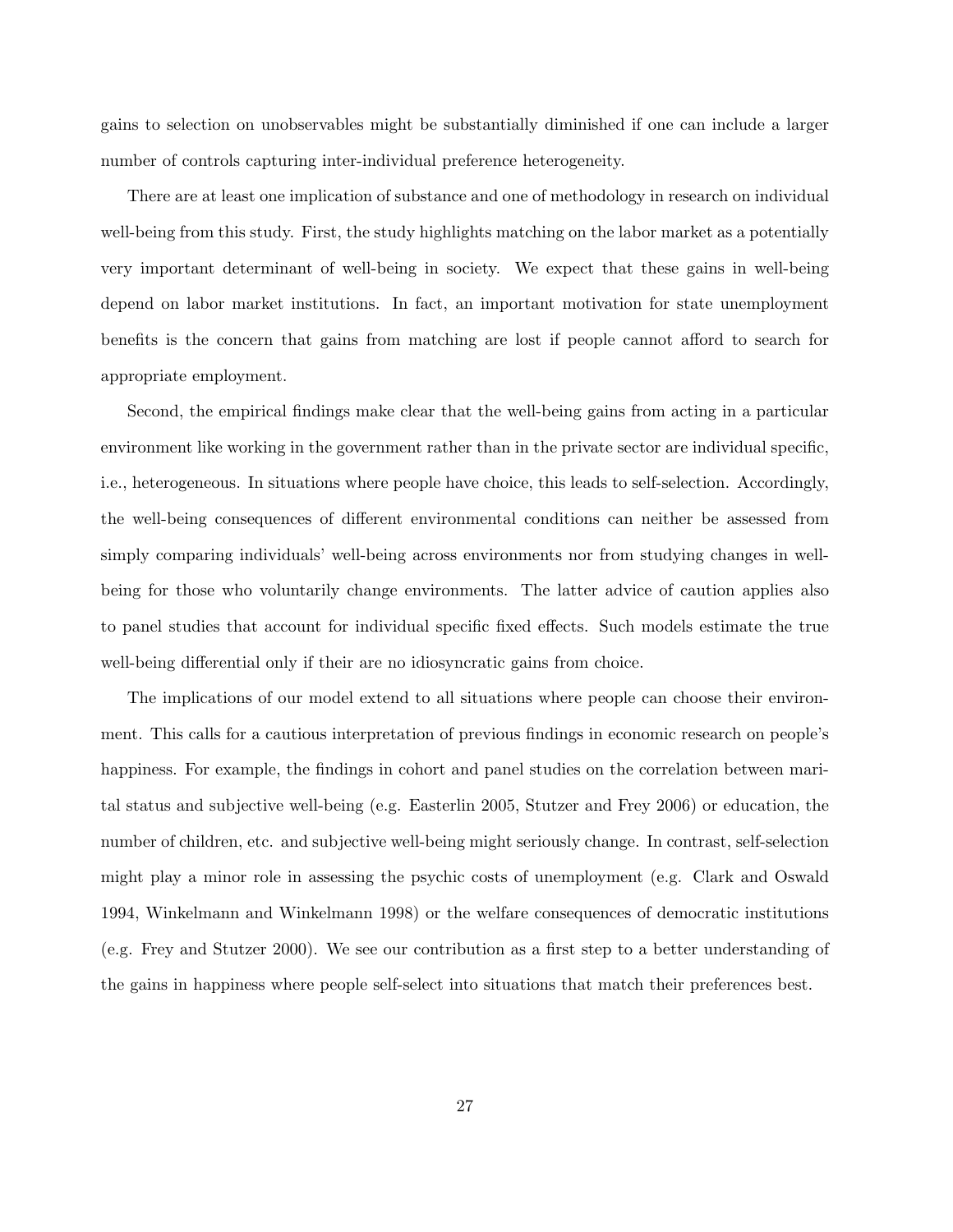# References

- Bellante, Don and Albert N. Link (1981). Are Public-Sector Workers More Risk Averse Than Private Sector Workers? Industrial & Labor Relations Review 34(3): 408-412.
- Besley, Timothy and Maitreesh Ghatak (2005). Competition and Incentives with Motivated Agents. American Economic Review 95(3): 616-636.
- Borjas, George J. (1987). Self-Selection and the Earnings of Immigrants. American Economic Review 77(4): 631-553.
- Borjas, George J. (2003). The Wage Structure and the Sorting of Workers Into the Public Sector, in: For the People: Can We Fix Public Service?, edited by John D. Donahue and Joseph S. Nye, Brookings Institution Press,29-54.
- Clark, Andrew E. and Andrew J. Oswald (1994). Unhappiness and Unemployment. Economic Journal 104(424): 648-659.
- Clark, Andrew E. and Fabien Postel-Vinay (2005). Job Security and Job Protection. IZA Discussion Paper No. 1489.
- Clark, Andrew.E., Paul Frijters and Michael. A. Shields (2006) Income and Happiness: Evidence, Explanations and Economic Implications, mimeo.
- Crewson, Philip E. (1997). Public Service Motivation: Building Empirical Evidence of Incidence and Effect. Journal of Public Administration Research and Theory 7(4): 499-518.
- DeVaro, Jed (2006) Teams, Autonomy, and the Financial Performance of Firms, *Industrial Rela*tions, 45: 217-269.
- Di Tella, Rafael, Robert J. MacCulloch and Andrew J. Oswald (2003). The Macroeconomics of Happiness. Review of Economics and Statistics 85(4): 809-827.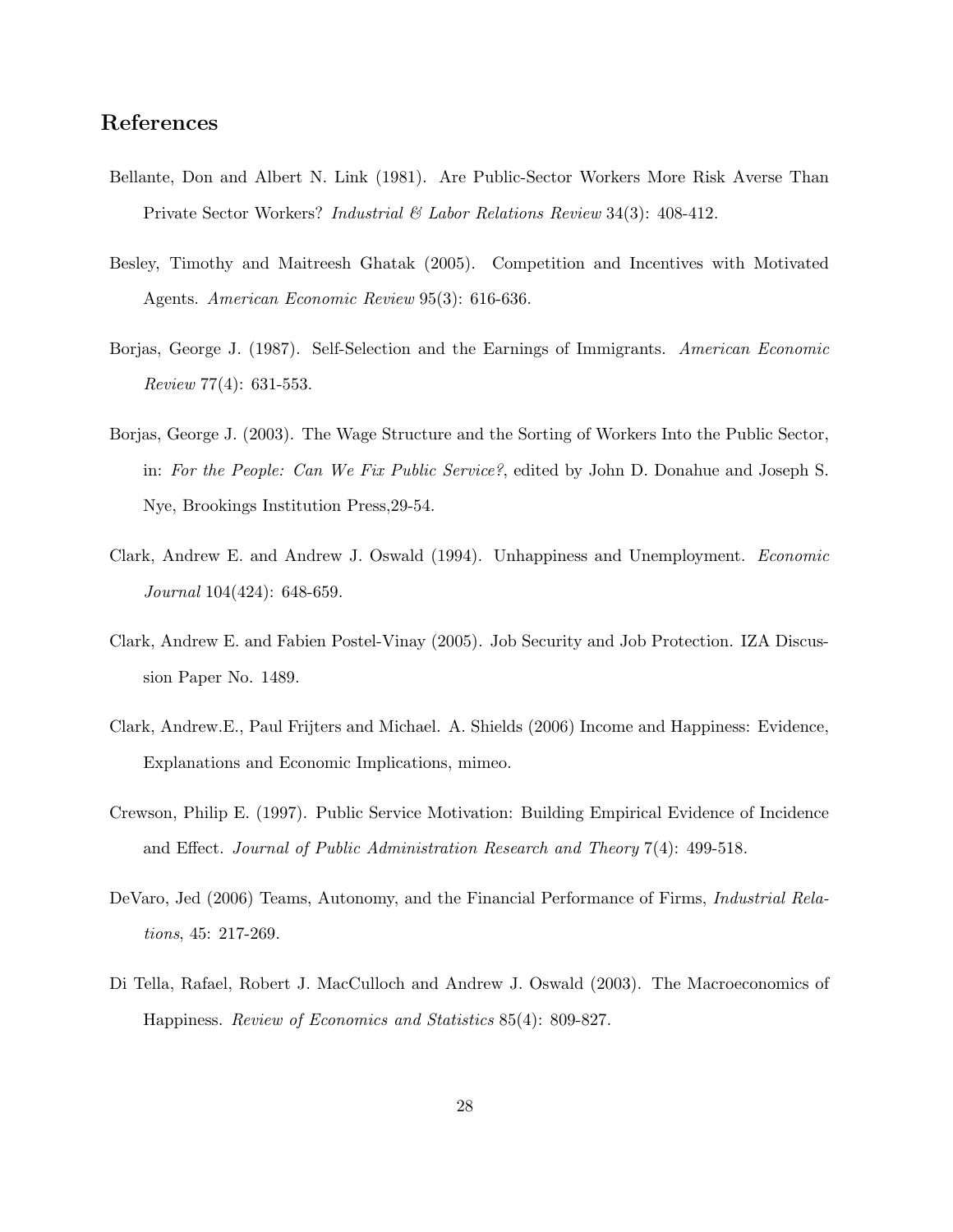- Dixit, Avinash (2002). Incentives and Organizations in the Public Sector: An Interpretative Review. Journal of Human Resources 37(4): 696-727.
- Easterlin, Richard A. (2005). Building a Better Theory of Well-Being. In: Luigino Bruni and Pier Luigi Porta (eds). *Economics and Happiness. Framing the Analysis*. Oxford: Oxford University Press: 29-64.
- Frey, Bruno S. and Alois Stutzer (2000). Happiness, Economy and Institutions. Economic Journal 110(466): 918-938.
- Frey, Bruno S. and Alois Stutzer (2002a). Happiness and Economics: How the Economy and Institutions Affect Well-Being. Princeton, NJ: Princeton University Press.
- Frey, Bruno S. and Alois Stutzer (2002b). What Can Economists Learn from Happiness Research? Journal of Economic Literature 40(2): 402-435.
- Frey, Bruno S., Simon Luechinger and Alois Stutzer (2004). Valuing Public Goods: The Life Satisfaction Approach. IEW Working Paper No. 184, University of Zurich.
- Frijters, Paul, John P. Haisken-DeNew and Michael A. Shields (2004). Money Does Matter! Evidence from Increasing Real Income and Life Satisfaction in East Germany Following Reunification. American Economic Review 94(3): 730-40.
- Gregory, Robert G. and Jeff Borland (1999). Recent Developments in Public Sector Labor Markets. In: Orley Ashenfelter and David Card (eds). Handbook of Labor Economics, vol. 3C. Amsterdam: Elsevier: 3573-3630.
- Gruber, Jonathan H. and Sendhil Mullainathan (2005). Do Cigarette Taxes Make Smokers Happier? Advances in Economic Analysis and Policy 5(1): 1-43.
- Hartog, Joop, Ada Ferrer-i-Carbonell and Nicole Jonker (2002). Linking Measured Risk Aversion to Individual Characteristics.  $Kyklos 55(1): 3-26$ .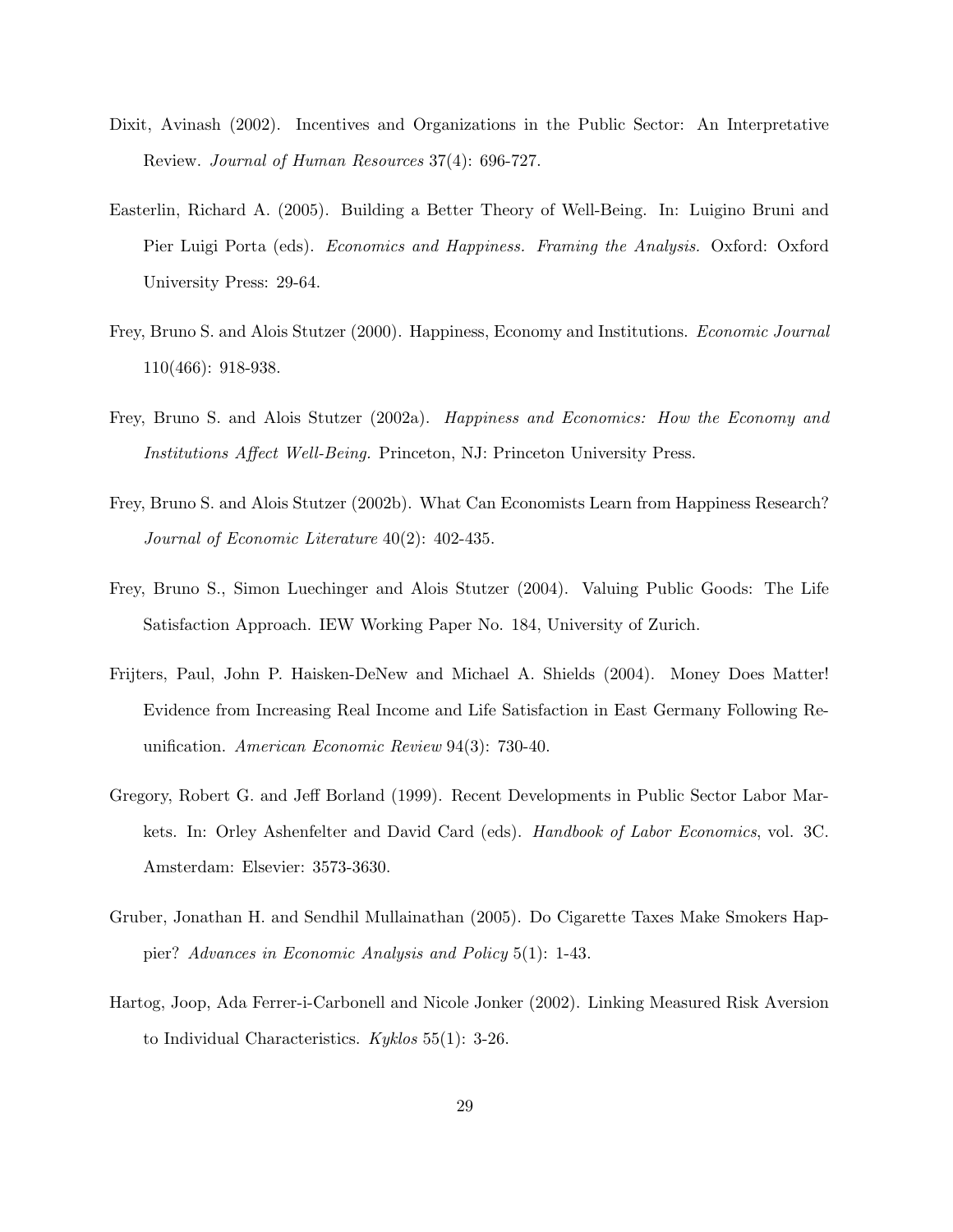Heckman, J.J. (1990) Varieties of Selection Bias, American Economic Review 80(2): 313-318.

- Imbens, Guido W. and Joshua D. Angrist (1994). Identification and Estimation of Local Average Treatment Effects. Econometrica, 62, 467-475.
- Kahneman, Daniel, Ed Diener and Norbert Schwarz (eds) (1999). Well-Being: The Foundations of Hedonic Psychology. New York, NY: Russell Sage Foundation.

Kelman, Steven (1987). Public Choice and Public Spirit. Public Interest 87: 80-94.

- Krueger, Alan (1988). The Determinants of Queues for Federal Jobs. Industrial and Labor Relations Review 41: 567-581.
- Lewis, Gregory B. and Sue A. Frank (2002). Who Wants to Work for the Government? Public Administration Review 62(4): 395-404.
- Luttmer, Erzo F. P. (2005). Neighbors as Negatives: Relative Earnings and Well-Being. Quarterly Journal of Economics 120(3): 963-1002.
- Rosen, Sherwin (1986). The Theory of Equalizing Differences. In: Orley Ashenfelter and Richard Layard (eds). *Handbook of Labor Economics*, vol. 1. Amsterdam: North Holland: 641-692.
- Roy, Andrew D. (1951). Some Thoughts on the Distribution of Earnings. Oxford Economic Papers 3: 135-146.
- Stutzer, Alois (2004). The Role of Income Aspirations in Individual Happiness. *Journal of Eco*nomic Behavior and Organization 54(1): 89-109.
- Stutzer, Alois and Bruno S. Frey (2006). Does Marriage Make People Happy, or Do Happy People Get Married? *Journal of Socio-Economics* 35(2): 326-347.
- van Praag, Bernhard and Ada Ferrer-i-Carbonell (2004) Happiness Quantified: A Satisfaction Calculus Approach. Oxford University Press.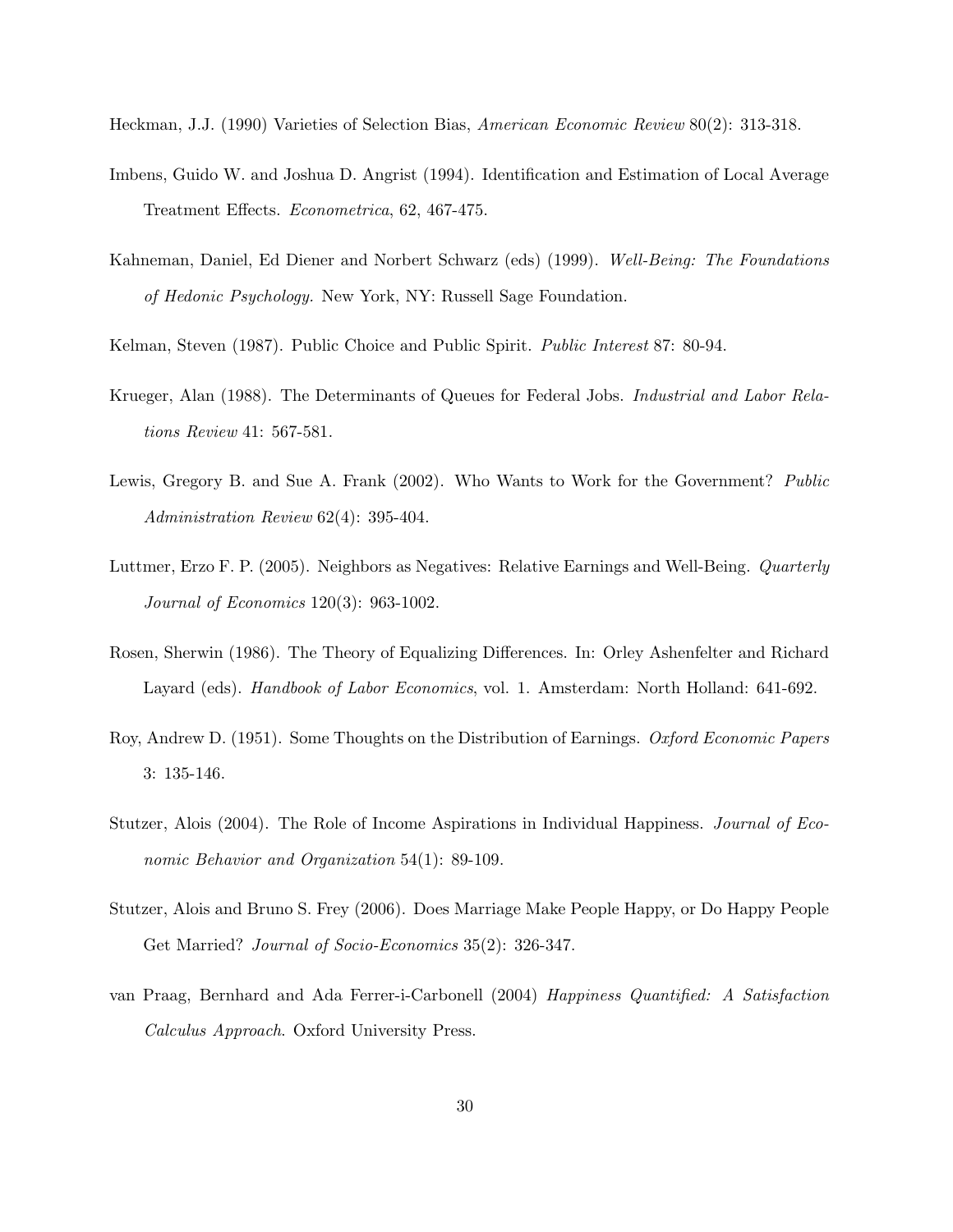- Warr, Peter (1999). Well-Being and the Workplace. In: Daniel Kahneman, Ed Diener and Norbert Schwarz (eds). Well-Being: The Foundations of Hedonic Psychology. New York: Russell Sage Foundation: 392-412.
- Winkelmann, Liliana and Rainer Winkelmann (1998). Why Are the Unemployed So Unhappy? Evidence from Panel Data. Economica 65(257): 1-15.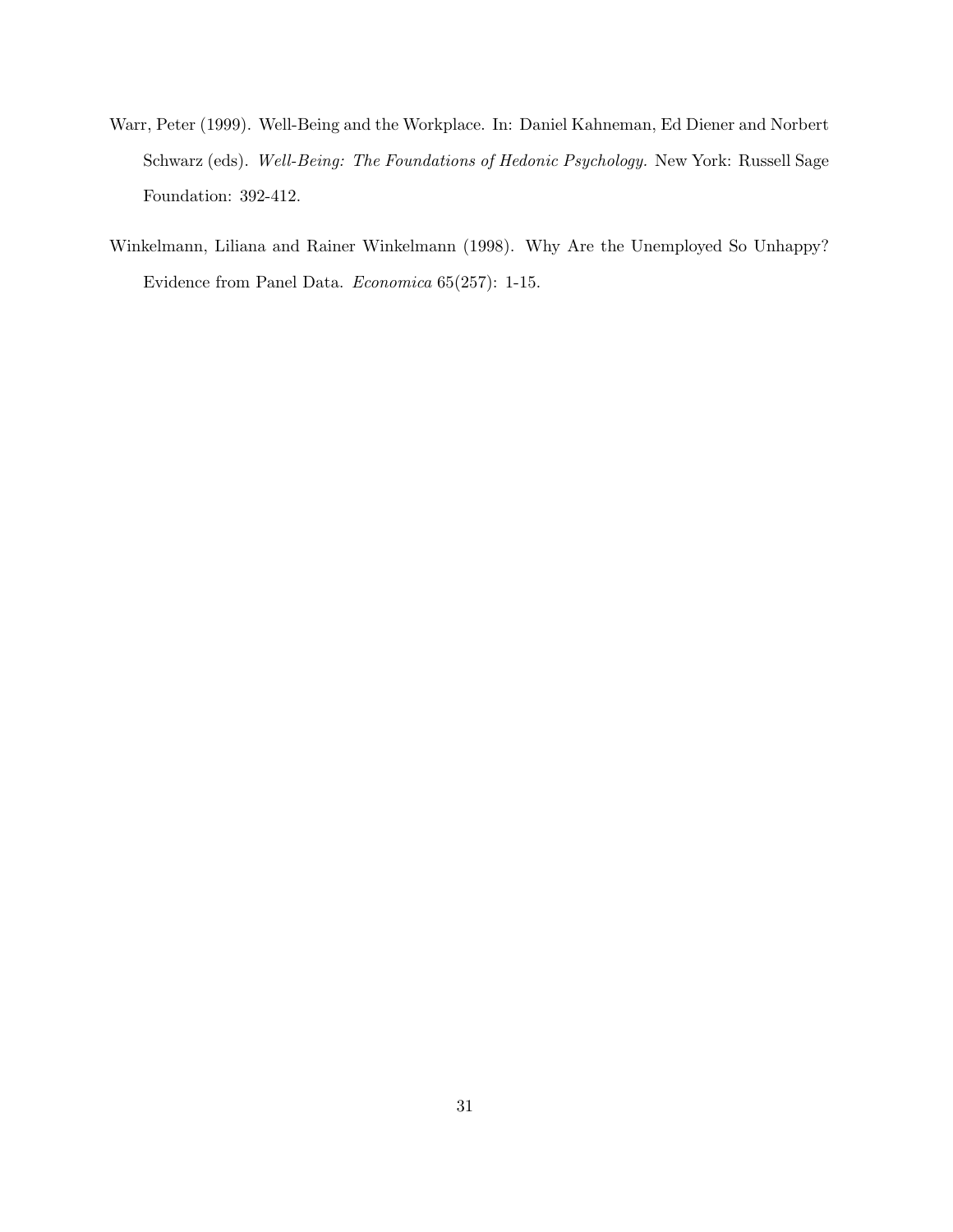| How important is it for you to  | important/very important (in percent) |                              |      |  |
|---------------------------------|---------------------------------------|------------------------------|------|--|
|                                 |                                       | Public Sector Private Sector |      |  |
|                                 |                                       |                              |      |  |
| a) help other people?           | 90.4                                  | 89.6                         |      |  |
| b) have a succesful career?     | 73.2                                  | 76.1                         | $**$ |  |
| c) be an engaged citizen?       | 40.7                                  | 25.6                         | $**$ |  |
|                                 |                                       |                              |      |  |
| To what extent are you prepared |                                       |                              |      |  |
| to take risks in life? $(0/10)$ | 5.0                                   | 52                           | $**$ |  |

Table 1. Descriptive Evidence on Preference Heterogeneity

Source: German Socio-Economic Panel, 2004, Men, N=4181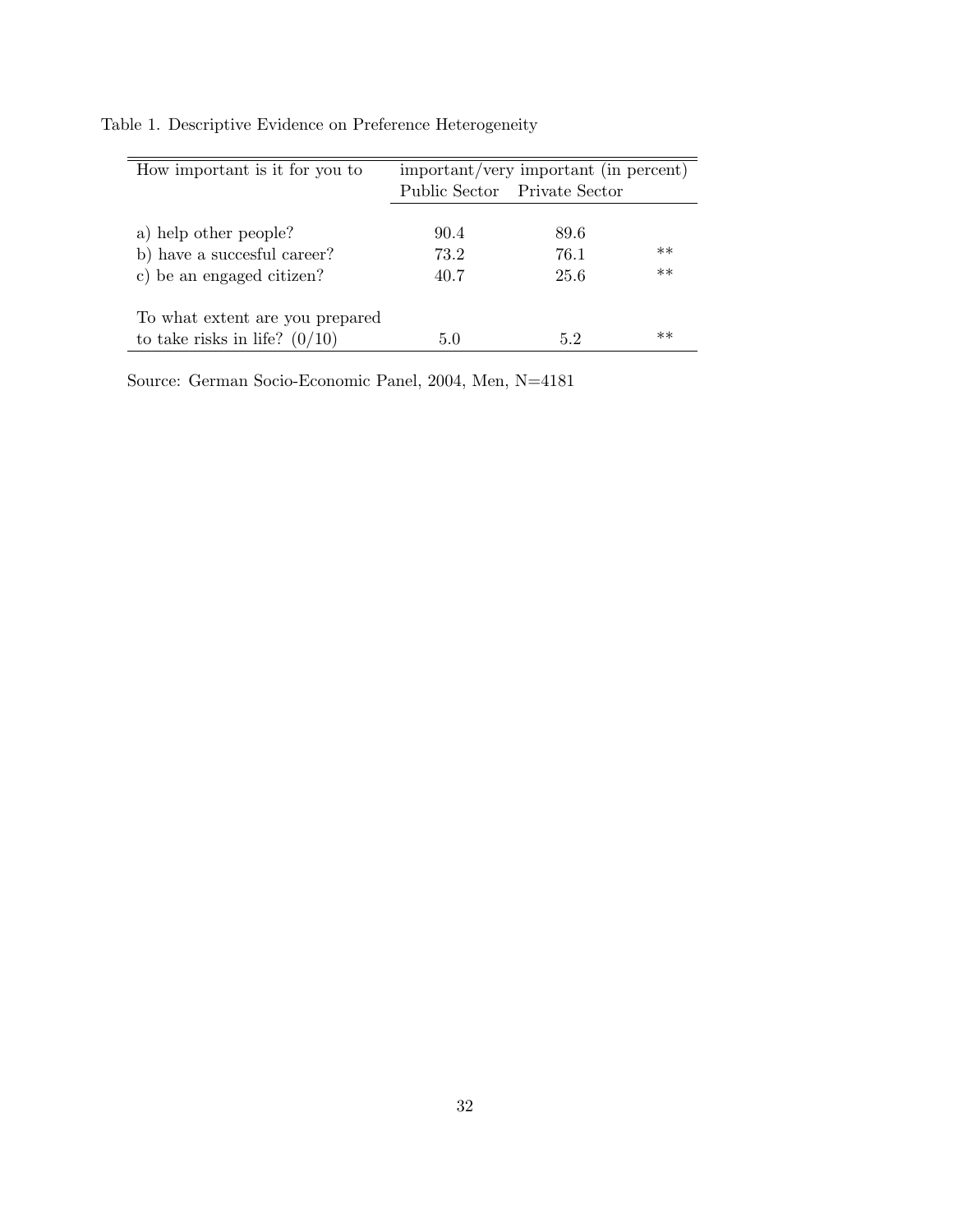| Dependent Variable: Life Satisfaction |      |                       |             |                      |             |             |
|---------------------------------------|------|-----------------------|-------------|----------------------|-------------|-------------|
|                                       |      | Ordered Probit Models |             |                      | Probit      |             |
|                                       |      | Single equations      |             | Switching regression |             |             |
| Variable                              | mean |                       |             | Public               | Private     | Selection   |
| Public sector                         | 0.16 | $0.080**$             | 0.019       |                      |             |             |
|                                       |      | (0.016)               | (0.016)     |                      |             |             |
| Household size                        | 1.66 |                       | $0.093**$   | 0.050                | $0.101**$   | $0.056**$   |
|                                       |      |                       |             |                      |             |             |
|                                       |      |                       | (0.016)     | (0.043)              | (0.018)     | (0.026)     |
| Female                                | 0.45 |                       | $0.072**$   | $0.113**$            | $0.065**$   | $0.328**$   |
|                                       |      |                       | (0.012)     | (0.029)              | (0.013)     | (0.018)     |
| $Age*10^{-1}$                         | 4.09 |                       | $0.341**$   | $-0.481**$           | $-0.325**$  | $0.305**$   |
|                                       |      |                       | (0.036)     | (0.104)              | (0.038)     | (0.058)     |
|                                       |      |                       |             |                      |             |             |
| Age squared $*10^{-3}$                | 1.80 |                       | $0.398**$   | $0.525**$            | $0.386**$   | $-0.215**$  |
|                                       |      |                       | (0.043)     | (0.122)              | (0.046)     | (0.069)     |
| Married                               | 0.58 |                       | $0.179**$   | $0.269**$            | $0.162**$   | 0.017       |
|                                       |      |                       | (0.015)     | (0.037)              | (0.016)     | (0.022)     |
|                                       |      |                       |             |                      |             |             |
| Years of schooling $*10^{-1}$         | 1.29 |                       | $0.239**$   | $0.157**$            | $0.255**$   | $0.911**$   |
|                                       |      |                       | (0.016)     | (0.042)              | (0.018)     | (0.026)     |
| Citizen                               | 0.94 |                       | $0.064**$   | 0.108                | $0.059**$   | $0.533**$   |
|                                       |      |                       | (0.025)     | (0.099)              | (0.026)     | (0.050)     |
|                                       |      |                       |             |                      |             |             |
| Father in pub.sec.                    | 0.05 |                       | 0.029       | $-0.018$             | 0.046       | $0.198**$   |
|                                       |      |                       | (0.027)     | (0.055)              | (0.031)     | (0.038)     |
| Log-Likelihood                        |      | $-57'028.5$           | $-56'764.3$ |                      | $-56'742.3$ | $-12'253.4$ |

Table 2. Ordered Probit Regression Models of Public and Private Sector Well-Being (European Social Survey 2002/2004, N=29'584)

Notes: asymptotic standard errors in parentheses.

 $**$  /  $*$  indicates statistical significance at the  $1/5$  percent level.

An additional ten threshold parameters were estimated for each ordered probit model.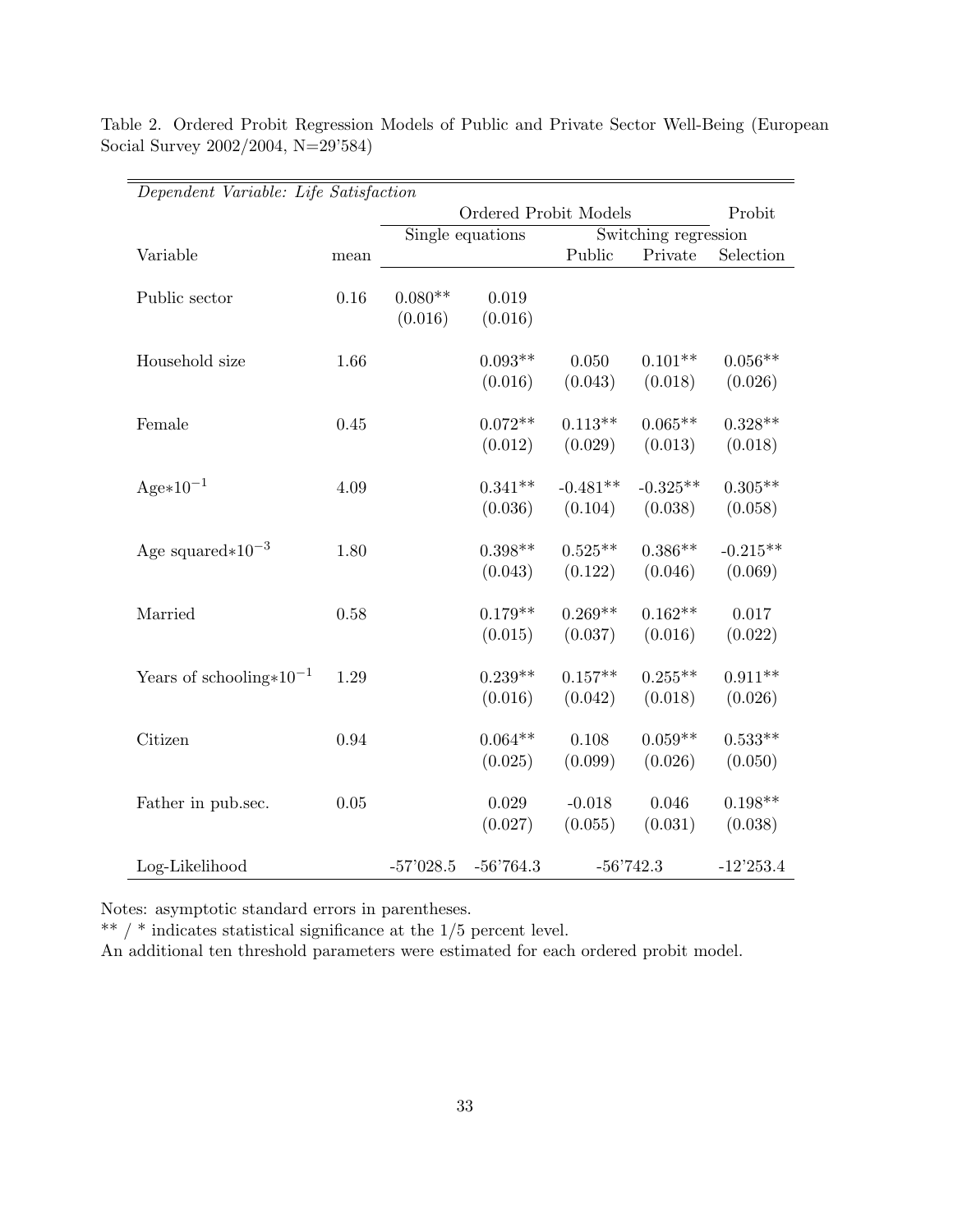| Dependent Variable: Life Satisfaction |            |             |            |           |             |            |
|---------------------------------------|------------|-------------|------------|-----------|-------------|------------|
|                                       |            | Model 1     |            |           | Model 2     |            |
|                                       | Public     | Private     | Selection  | Public    | Private     | Selection  |
|                                       |            |             |            |           |             |            |
| Household size                        | 0.046      | $0.075**$   | 0.041      | 0.055     | $0.075**$   | 0.040      |
|                                       | (0.043)    | (0.018)     | (0.025)    | (0.054)   | (0.018)     | (0.025)    |
| Female                                | 0.082      | $-0.020$    | $0.309**$  | 0.134     | 0.021       | $0.308**$  |
|                                       | (0.058)    | (0.013)     | (0.017)    | (0.274)   | (0.013)     | (0.017)    |
|                                       |            |             |            |           |             |            |
| $Age*10^{-1}$                         | $-0.507**$ | $-0.356**$  | $0.301**$  | $-0.442$  | $-0.357**$  | $0.302**$  |
|                                       | (0.109)    | (0.037)     | (0.059)    | (0.338)   | (0.037)     | (0.059)    |
| Age squared $*10^{-3}$                | $0.543**$  | $0.386**$   | $-0.224**$ | $0.489*$  | $0.388**$   | $-0.226**$ |
|                                       |            |             |            |           |             |            |
|                                       | (0.123)    | (0.045)     | (0.069)    | (0.285)   | (0.045)     | (0.069)    |
| Married                               | $0.265**$  | $0.146**$   | 0.031      | $0.269**$ | $0.144**$   | 0.032      |
|                                       | (0.038)    | (0.015)     | (0.022)    | (0.037)   | (0.016)     | (0.022)    |
|                                       |            |             |            |           |             |            |
| Years of schooling $*10^{-1}$         | 0.064      | 0.006       | $0.899**$  | 0.223     | 0.004       | $0.896**$  |
|                                       | (0.153)    | (0.023)     | (0.024)    | (0.811)   | (0.022)     | (0.024)    |
| Citizen                               |            |             | $0.503**$  | 0.157     | 0.042       | $0.522**$  |
|                                       |            |             | (0.048)    | (0.493)   | (0.026)     | (0.049)    |
|                                       |            |             |            |           |             |            |
| Father in pub. sec.                   |            |             | $0.191**$  | $-0.005$  | 0.014       | $0.198**$  |
|                                       |            |             | (0.034)    | (0.182)   | (0.031)     | (0.037)    |
|                                       |            |             |            |           |             |            |
| $\rho$                                | $-0.126$   | $-0.684**$  |            | 0.091     | $-0.694**$  |            |
|                                       | (0.201)    | (0.031)     |            | (1.165)   | (0.031)     |            |
| Log-Likelihood                        |            | $-68'971.8$ |            |           | $-68'970.4$ |            |

Table 3. Ordered Probit Switching Regression Models With Self-Selection (European Social Survey 2002/2004, N=29'584)

Notes: see Table 2.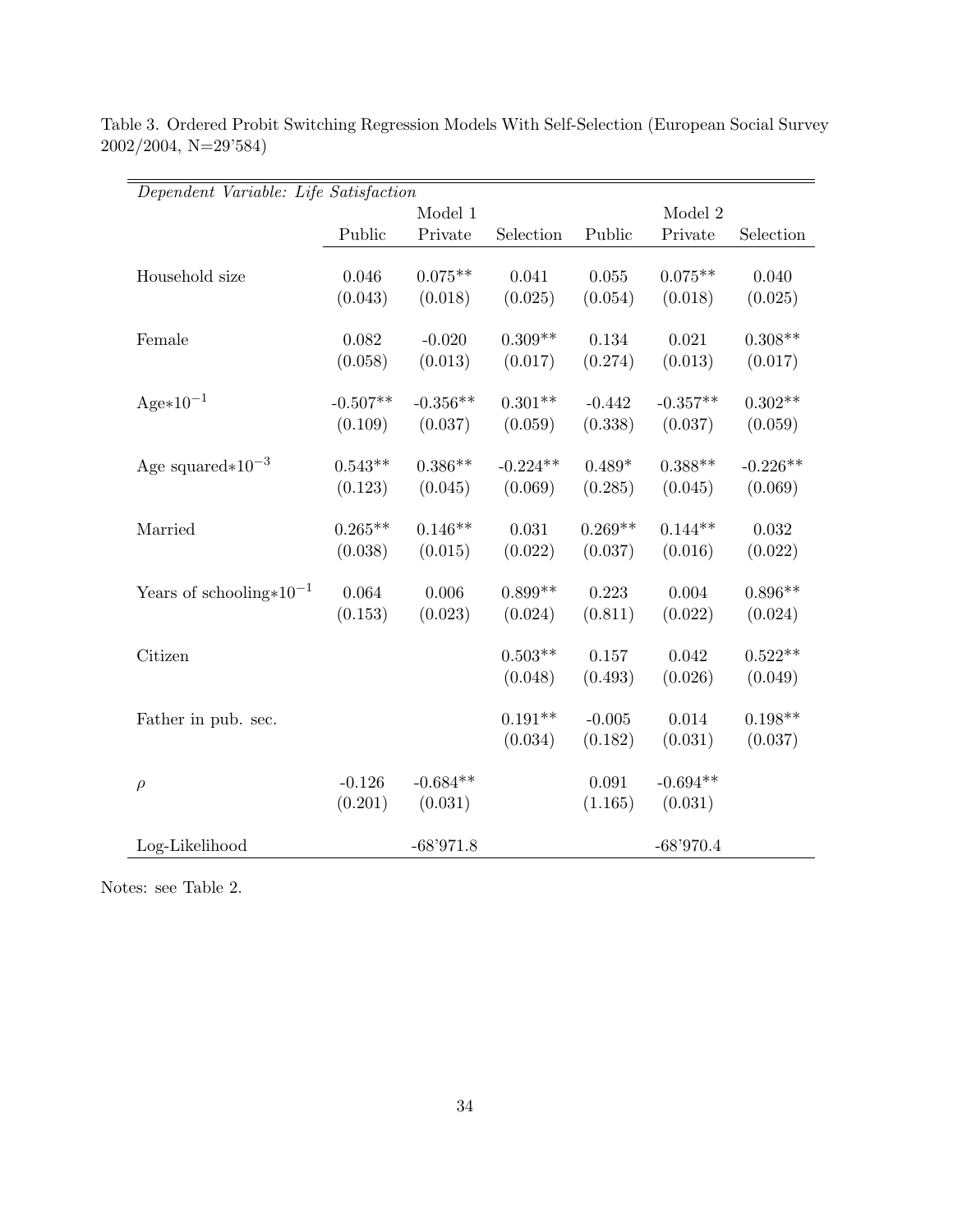| Dependent Variable: Job Satisfaction |                                  |            |                               |            |            |            |
|--------------------------------------|----------------------------------|------------|-------------------------------|------------|------------|------------|
|                                      | Without preference heterogeneity |            | With preference heterogeneity |            |            |            |
|                                      | Public                           | Private    | Selection                     | Public     | Private    | Selection  |
| $Age*10^{-1}$                        | $-0.986**$                       | $-0.162$   | $-0.586**$                    | $-0.959**$ | $-0.172$   | $-0.548**$ |
|                                      | (0.375)                          | (0.190)    | (0.237)                       | (0.383)    | (0.192)    | (0.240)    |
|                                      |                                  |            |                               |            |            |            |
| Age squared $*10^{-2}$               | $1.223**$                        | 0.154      | $0.811**$                     | $1.187**$  | 0.187      | $0.741**$  |
|                                      | (0.434)                          | (0.222)    | (0.270)                       | (0.441)    | (0.225)    | (0.274)    |
| Married                              | 0.097                            | $0.136**$  | $-0.074$                      | 0.087      | $0.143**$  | $-0.091*$  |
|                                      | (0.088)                          | (0.042)    | (0.053)                       | (0.089)    | (0.043)    | (0.054)    |
|                                      |                                  |            |                               |            |            |            |
| Years of schooling $*10^{-1}$        | 0.140                            | $-0.085$   | $0.683**$                     | 0.083      | $-0.073$   | $0.630**$  |
|                                      | (0.222)                          | (0.094)    | (0.079)                       | (0.210)    | (0.097)    | (0.082)    |
| Poor Health                          | $-0.194**$                       | $-0.161**$ | $0.020*$                      | $-0.196**$ | $-0.163**$ | $0.018*$   |
|                                      | (0.020)                          | (0.009)    | (0.010)                       | (0.018)    | (0.009)    | (0.010)    |
|                                      |                                  |            |                               |            |            |            |
| Importance career                    |                                  |            |                               | 0.048      | $0.101**$  | $-0.125**$ |
|                                      |                                  |            |                               | (0.089)    | (0.043)    | (0.053)    |
|                                      |                                  |            |                               |            |            |            |
| Importance helping                   |                                  |            |                               | $0.403**$  | $0.111*$   | $-0.005$   |
|                                      |                                  |            |                               | (0.115)    | (0.058)    | (0.076)    |
| Soc./pol. engagement                 |                                  |            |                               | 0.041      | 0.009      | $0.323**$  |
|                                      |                                  |            |                               | (0.111)    | (0.050)    | (0.049)    |
|                                      |                                  |            |                               |            |            |            |
| Risk taking                          |                                  |            |                               | 0.006      | $0.022**$  | $-0.033**$ |
|                                      |                                  |            |                               | (0.018)    | (0.007)    | (0.011)    |
|                                      |                                  |            |                               |            |            |            |
| German                               |                                  |            | $0.590**$                     |            |            | $0.592**$  |
|                                      |                                  |            | (0.102)                       |            |            | (0.101)    |
| Father in pub. sec.                  |                                  |            | $0.255**$                     |            |            | $0.280**$  |
|                                      |                                  |            | (0.095)                       |            |            | (0.098)    |
|                                      |                                  |            |                               |            |            |            |
| $\rho$                               | 0.142                            | $-0.434**$ |                               | 0.076      | $-0.313$   |            |
|                                      | (0.360)                          | (0.182)    |                               | (0.349)    | (0.211)    |            |
| Log-Likelihood                       |                                  | $-9'999.9$ |                               |            | $-9'956.4$ |            |
|                                      |                                  |            |                               |            |            |            |

Table 4. Ordered Probit Switching Regression Models With Controls for Preference Heterogeneity (German Socio-Economic Panel 2004, N=4184)

Notes: see Table 2.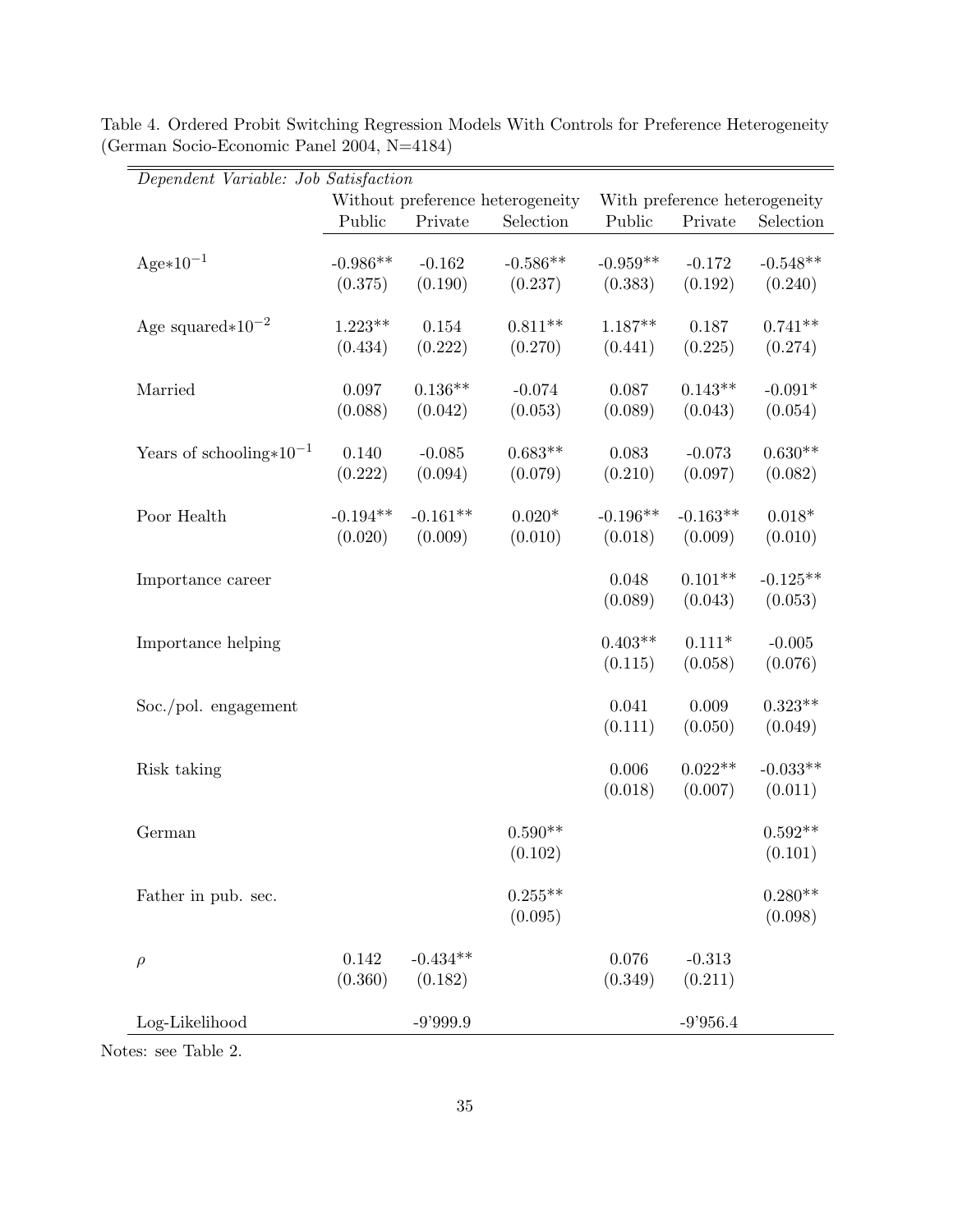

Figure 1: Differences in preferences and perceptions of job characteristics between government and private sector workers in 23 countries 1997 .

Notes: The bars reflect the mean differences of the answers, elicited on a six point scale, between public and private sector employees; ∗∗ is significant at the 1 percent level, ∗ at the 5 percent level, and (∗) at the 10 percent level. The differences are calculated based on the pooled sample for all 25 countries in the ISSP, except the USA and the Netherlands where the required sector information is not available. Standard errors are adjusted for possible clustering at the country level. People working in publicly owned firms, cooperatives and non-profit organization are excluded. The numbers of observations vary between 12,365 and 14,480. Source: Own calculations based on ISSP 1997.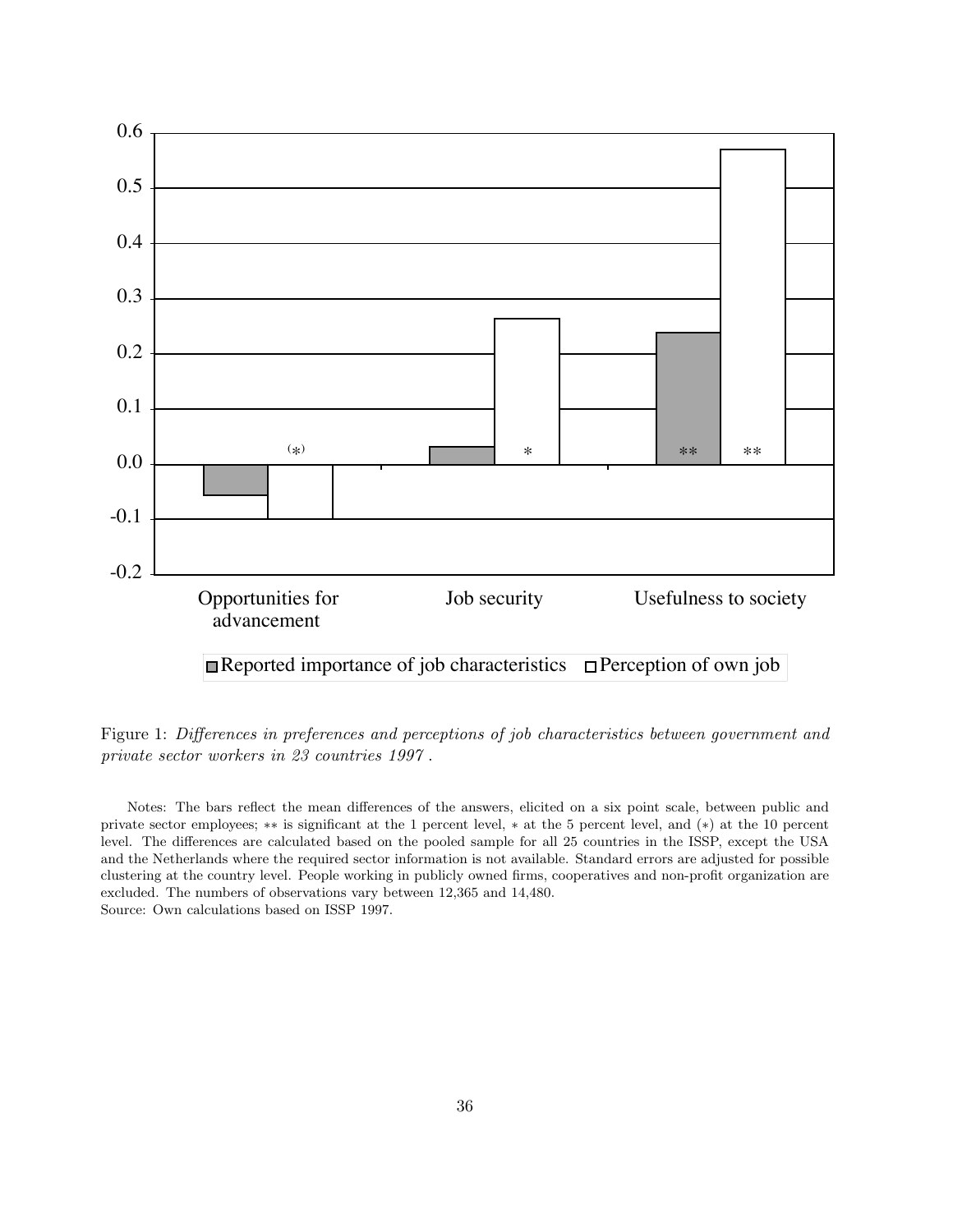

Figure 2: Happiness distribution for government and private sector employees. Source: European Social Survey 2002 and 2004, pooled data.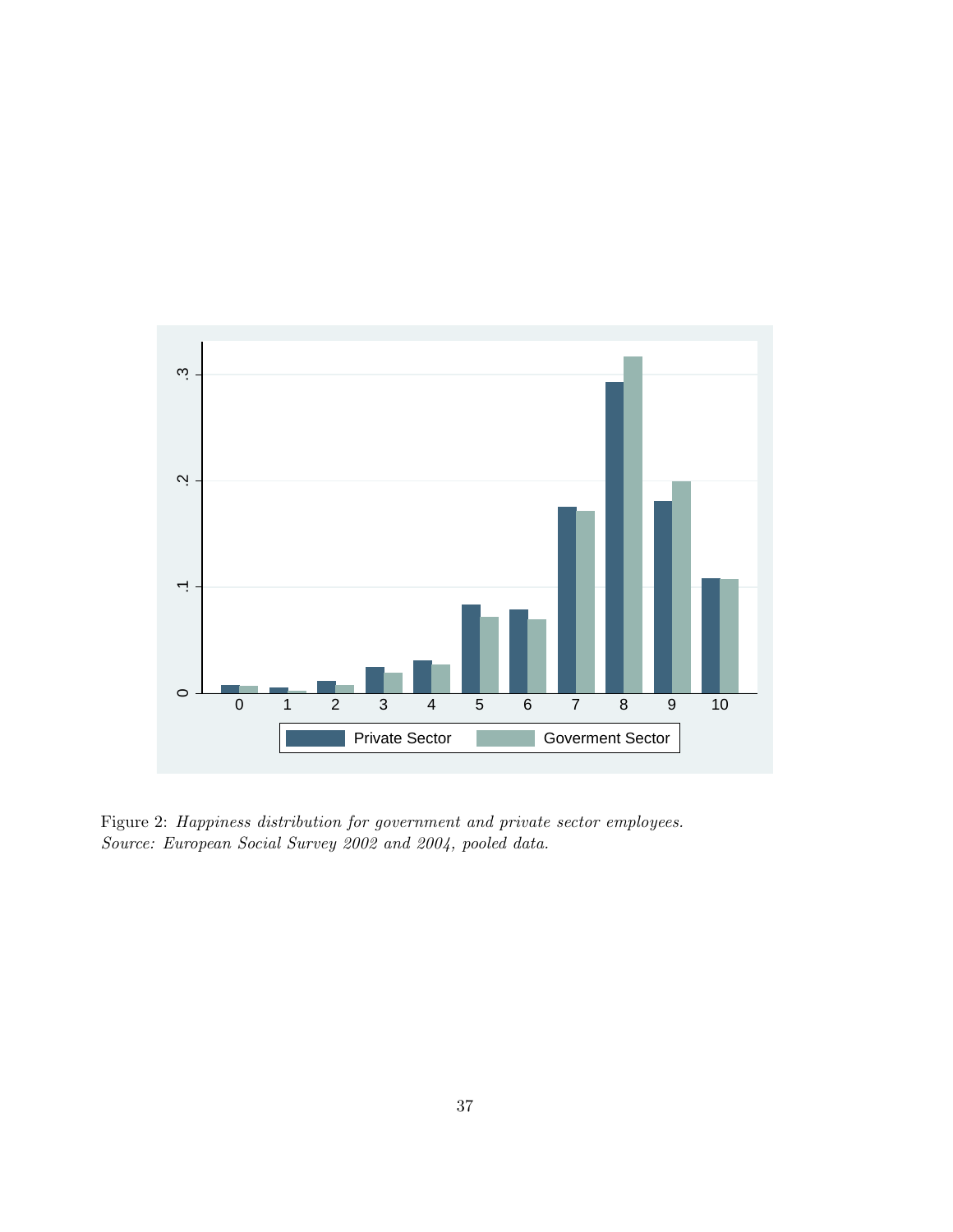

Figure 3: Predicted probability of being very happy (a score of 8 or above) for government and private sector employees by  $\varepsilon$  (the error in the selection equation) Source: European Social Survey 2002 and 2004, pooled data.